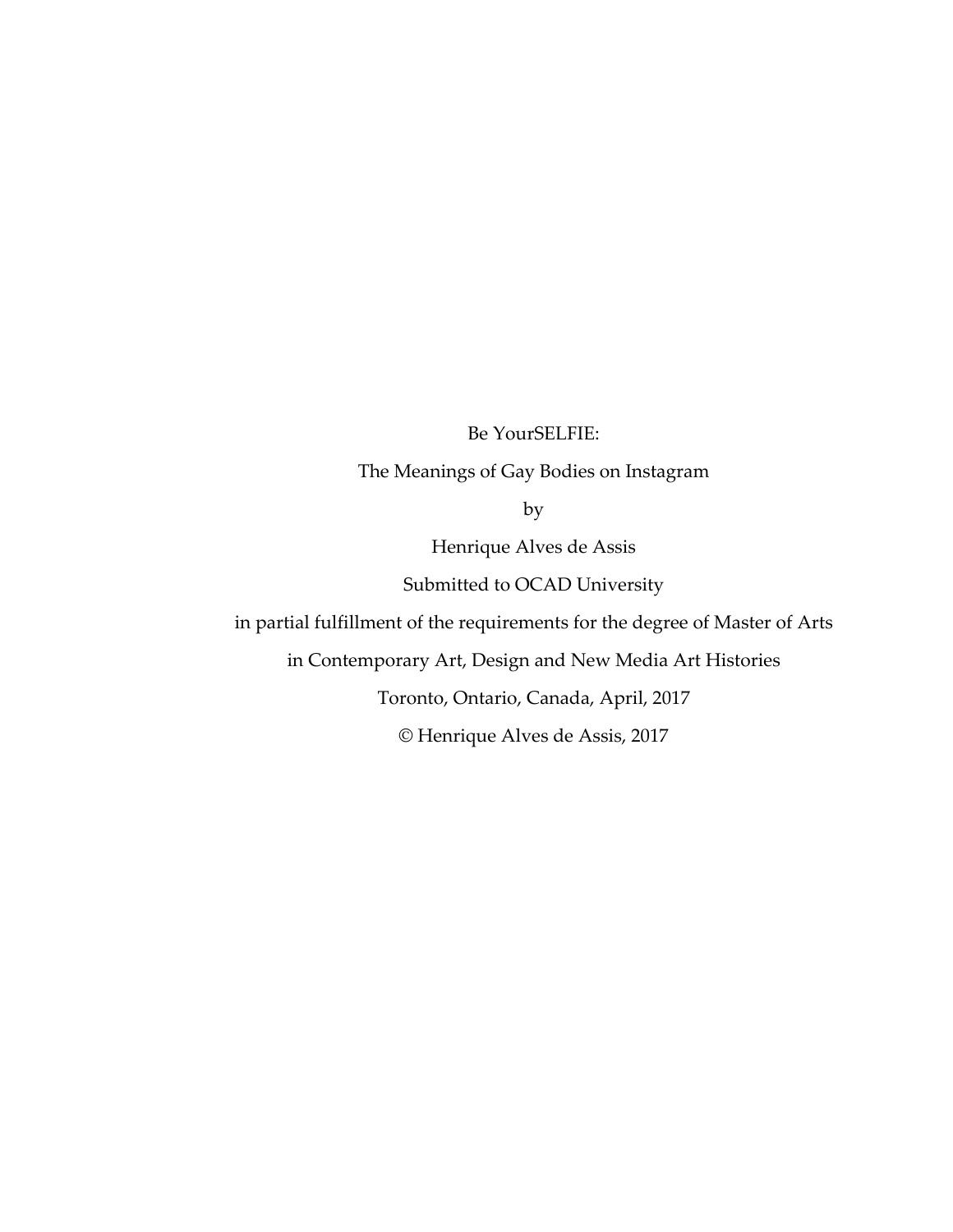I hereby declare that I am the sole author of this MRP. This is a true copy of the MRP, including any required final revisions, as accepted by my examiners.

I authorize OCAD University to lend this MRP to other institutions or individuals for the purpose of scholarly research.

I understand that my MRP may be made electronically available to the public.

I further authorize OCAD University to reproduce this MRP by photocopying or by other means, in total or in part, at the request of other institutions or individuals for the purpose of scholarly research.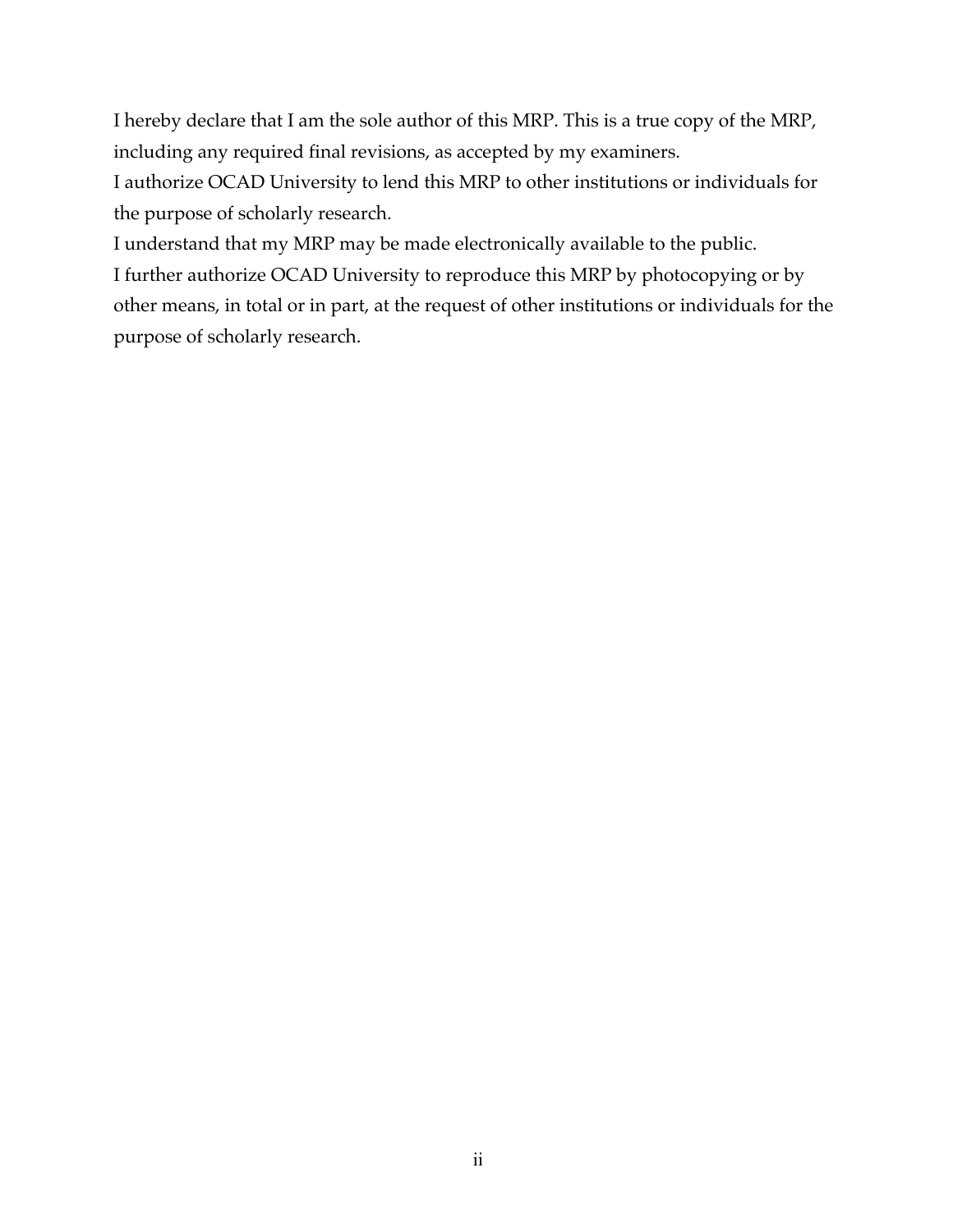# **ABSTRACT**

This Major Research Proposal (MRP) observes common characteristics among selfies taken by gay men on Instagram, seeking to understand the meanings inherent in these images; to investigate their relation to precursory media, such as analogue photography; and their historical precedentes in self-portraiture. Through the lens of the queer theory and in addition to images and interviews with famous gay Instagrammers, this article also analyses Instagram's popular gay hashtags, as well as compares selfies with the works of gay artists such as Robert Mapplethorpe, Tom of Finland and Pierre et Gilles.

Keywords: aesthetics, gays, Instagram, photography, queer theory, selfies.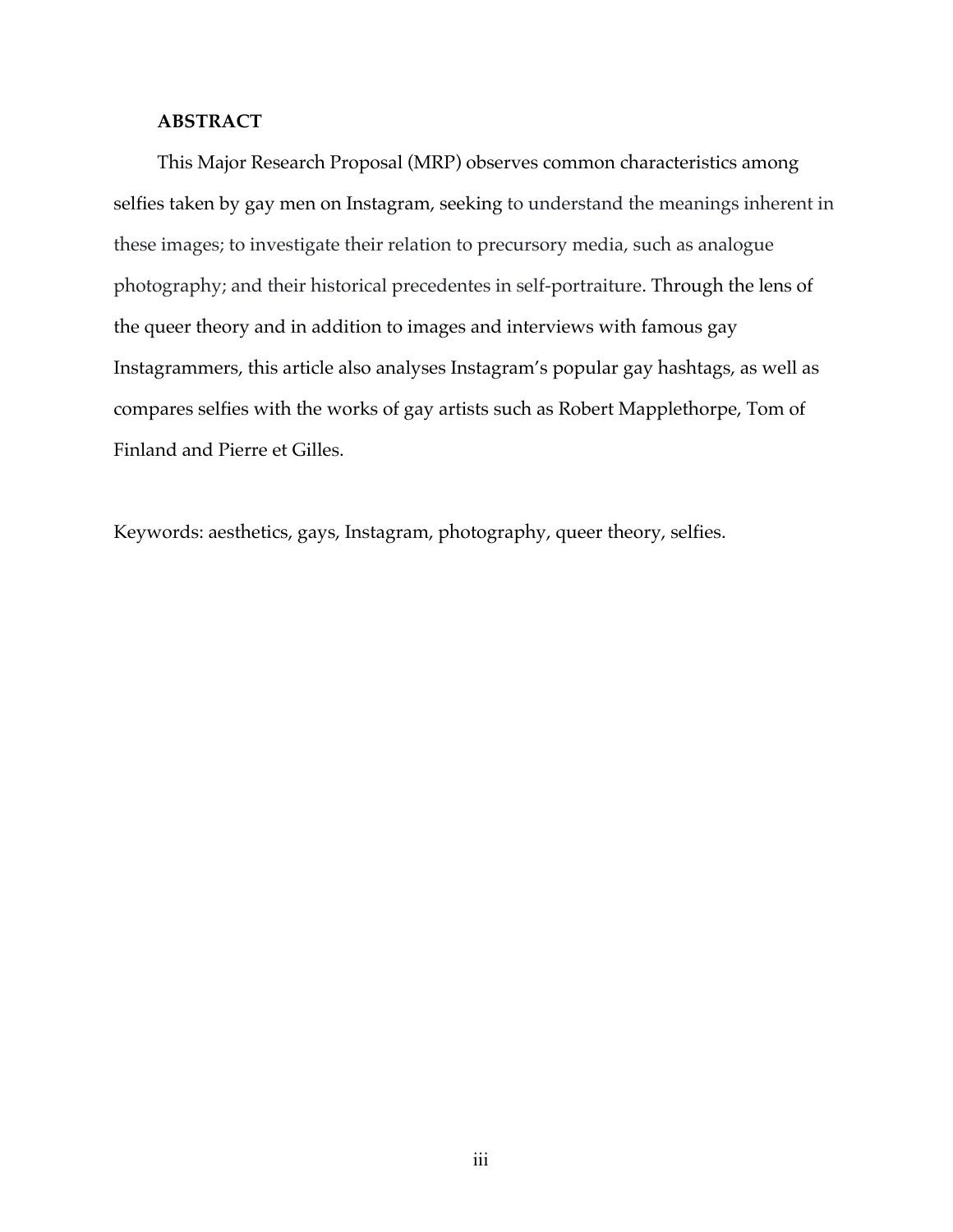# **ACKNOWLEDGEMENTS**

Thank all of you who have been on my side while developing this project, principally my parents, my sister, my professors and advisors, and a special friend who dedicated much of his time helping me in the beginning of my research.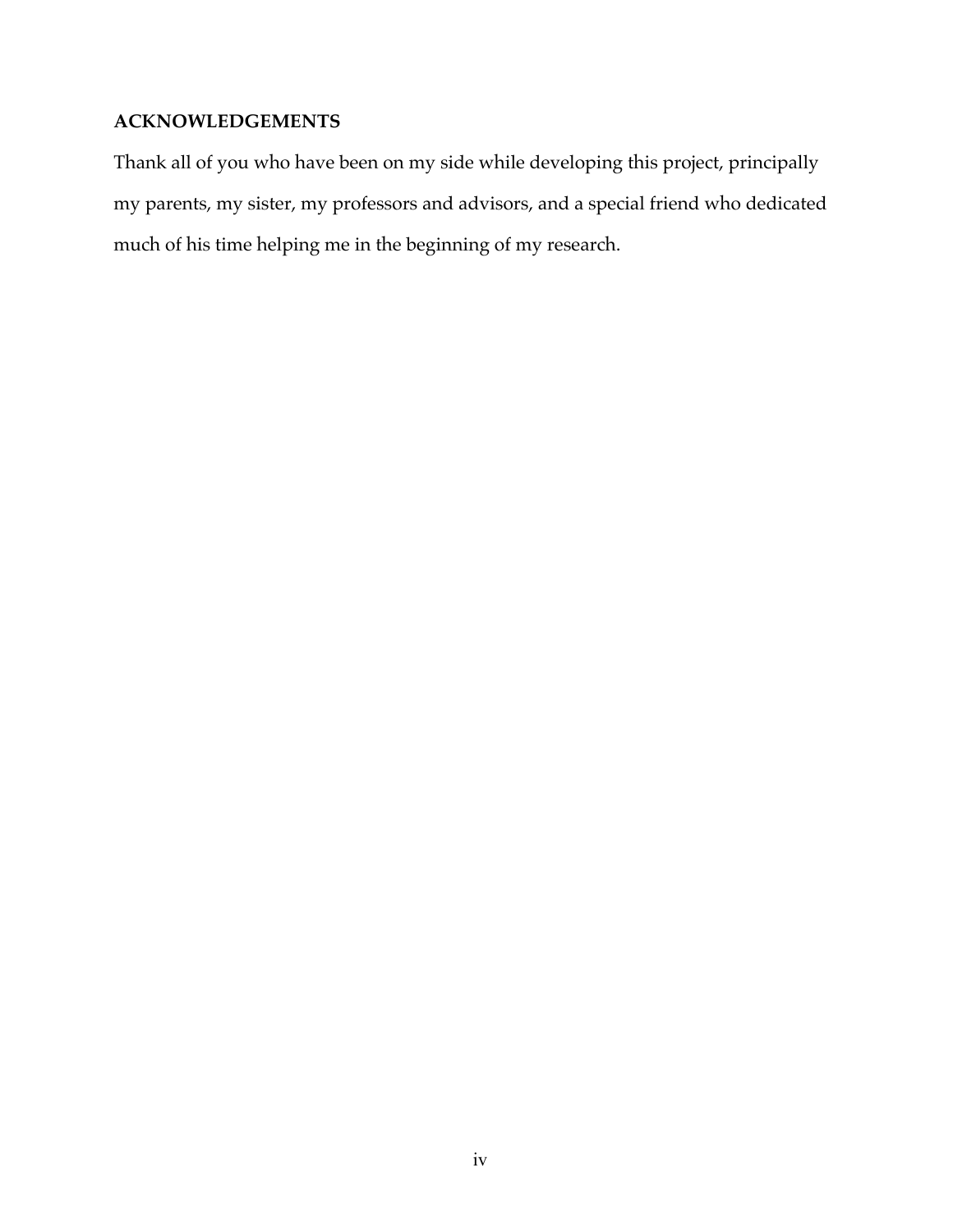For all my gay friends who have to fight a battle every day.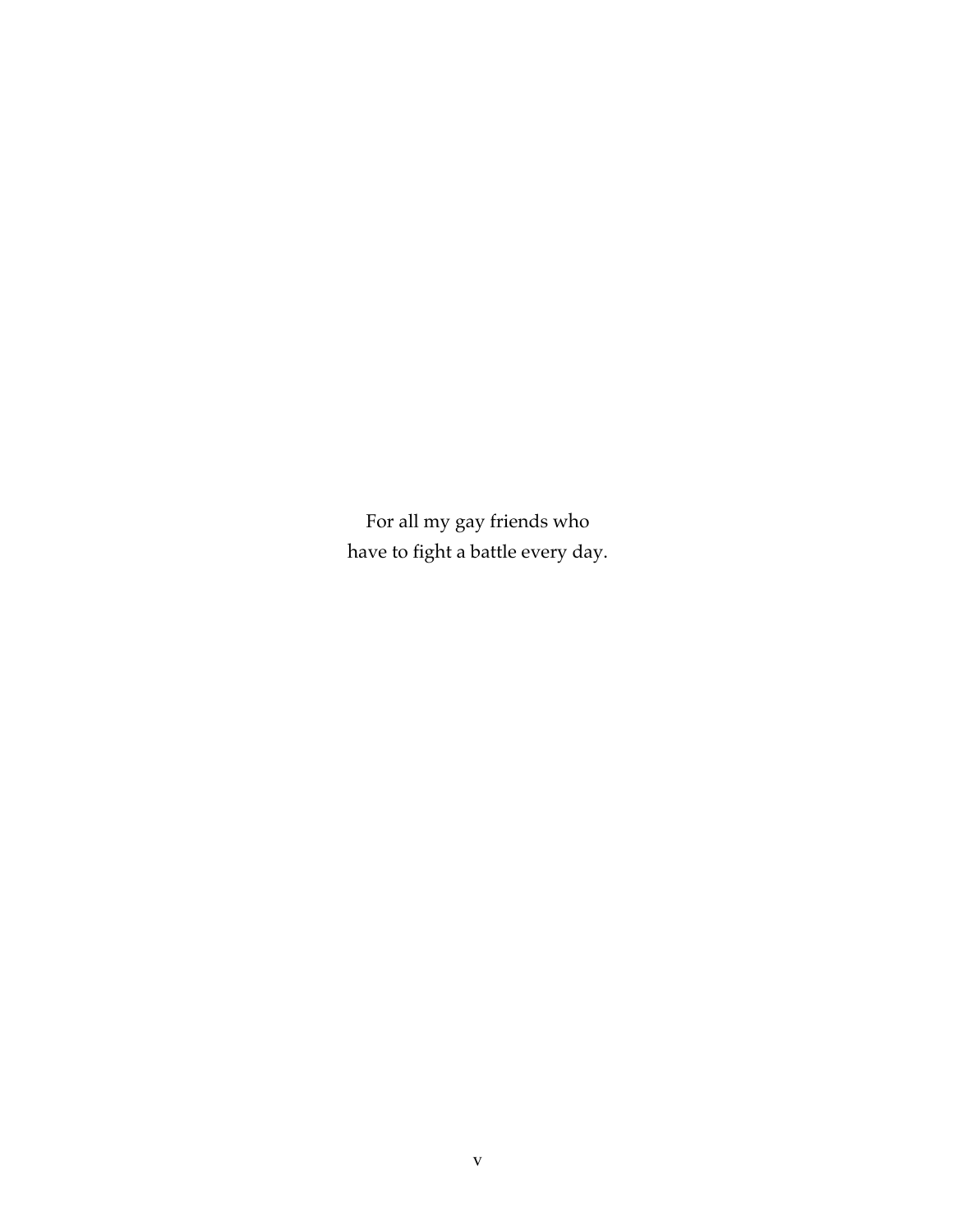# **TABLE OF CONTENTS**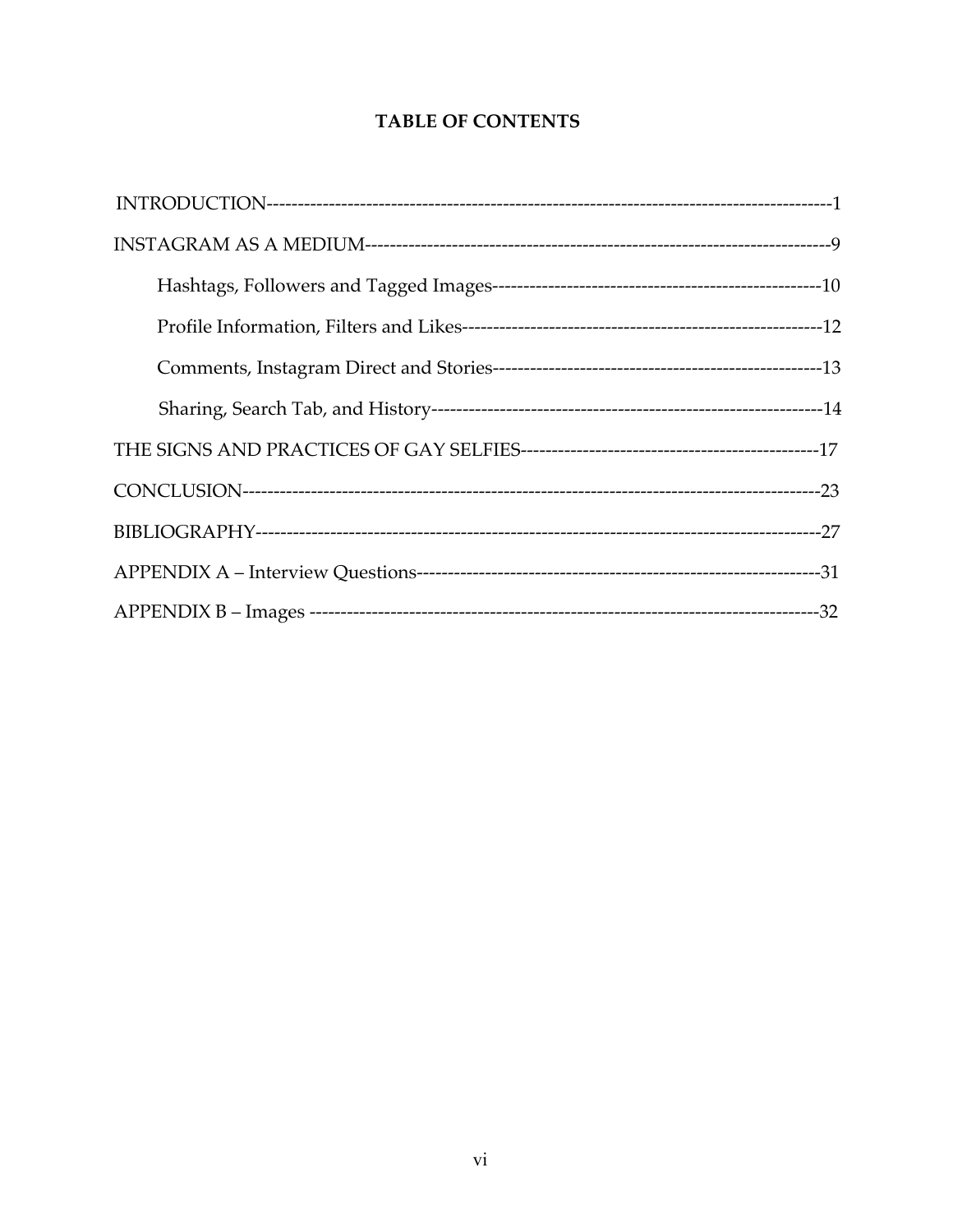## **INTRODUCTION**

Following the popularization of the Internet in the 1990s, a set of new "confessional" practices began to emerge in the digital world. Presenting one's life online has become progressively common, enabling users to watch everything from afar, which is furthered by images that are ubiquitously posted in the virtual realm. Substantially, "being somebody" has garnered the same meaning as "being visible" on a screen. As remarked by the Argentinian sociologist Paula Sibilia (2009), the most salacious and innocuous details of life are exposed daily on interconnected devices. Photos and videos have gained a distinct prominence as the most intimate details of people are spilled onto websites and apps such as YouTube, Twitter, Facebook, Snapchat and Instagram.

My research is focused on observing a specific genre of images that emerged in the ocean of photos found online: the selfie. Newly available technology, such as cameras embedded in smartphones, makes self-portraiture more inclusive and widespread. Little training is required to take a selfie, unlike when it was necessary to learn drawing or painting to create recognizable self-portraits. Photographic self-portraits can be dated to 1839, when the pioneer Robert Cornelius turned a lens upon himself; however, the word "selfie" only appeared in the twenty-first century. As defined by the Oxford Dictionary, a selfie is "a photograph that one has taken of oneself, typically one taken with a smartphone or webcam and uploaded to a social media website" (2013). With the advent of smartphones, various social groups began to utilize selfies as a form of expression. As discussed by the Latvian art and photography historian Alise Tifentale, selfies enable a particular agency and conscious styling of the self "through the clothes one wears, one's expression, staging of the physical setting, and the style of the photo, [in which] people can convey a particular public image of themselves, presumably one that they think will garner social rewards" (2014: 6). Therefore, as any other form of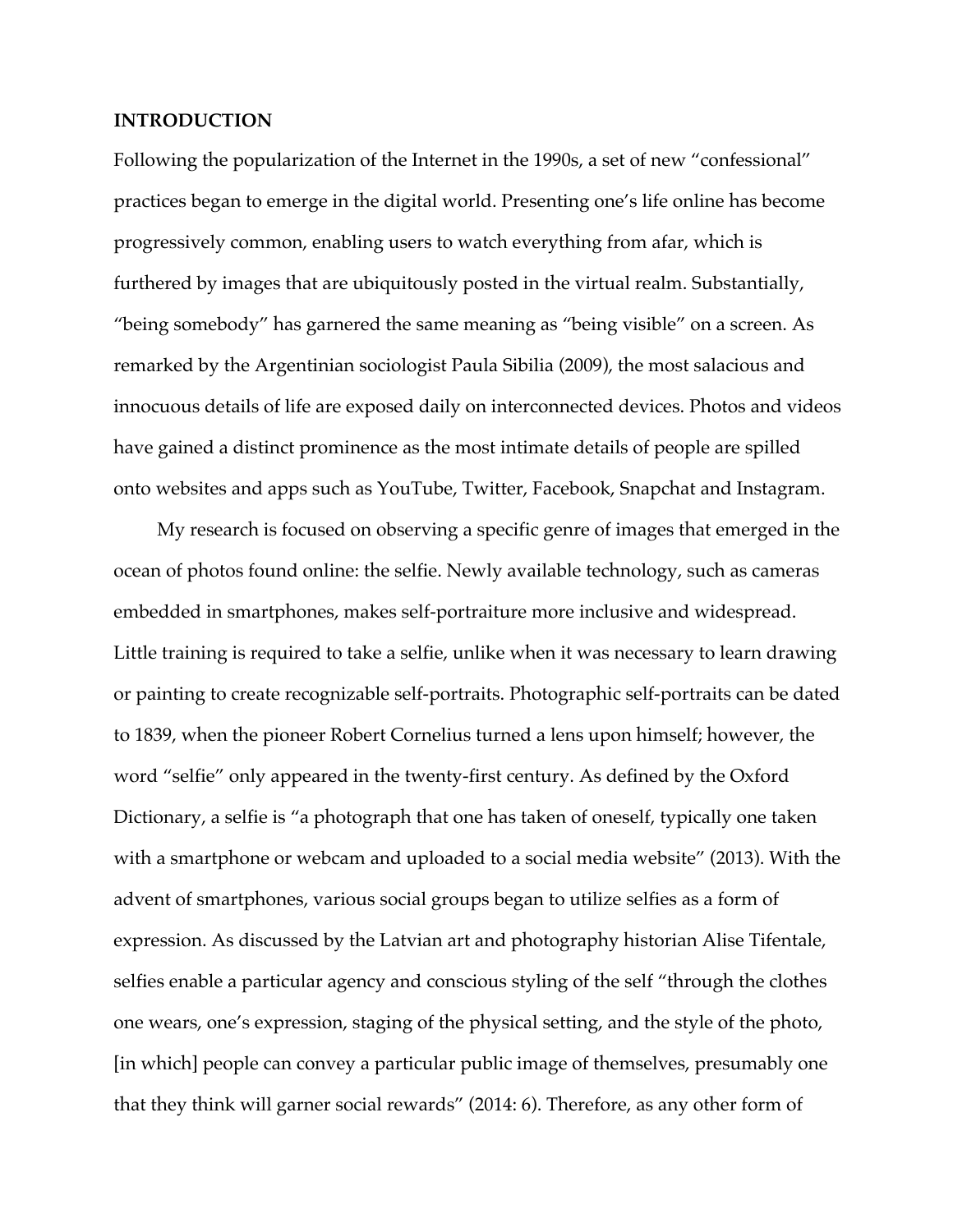cultural expression, selfies can be used as a site of behavioral analysis for individuals and groups.

Special objects have even been created to increase the production of selfie images. One example is the selfie stick, a monopod used to help compose photographs by positioning a smartphone or camera beyond the normal range of the arm. The metal sticks are generally extendable, with a handle on one end and an adjustable clamp on the other to hold a phone in place. Some of the sticks even have remote or bluetooth controls, granting the user the ability to decide precisely when to take a picture. Another device that has been gaining popularity is the drone, an unmanned and remotely controlled flying vehicle that can perform numerous tasks, which in the context of selfies can be used to take aerial shots. These mobile cameras often have a timer, so that a countdown can be set before the device takes a photograph, including the number of clicks on a continuous shots. The timer enables the phone to be positioned anywhere, facilitating people to run to the front of the camera, stand and take a picture of themselves.

I am interested in a distinct demographic of selfie makers, the gay male community (homosexual and bisexual men). They have had a significant role in spreading selfie trends (such as images containing a high degree of homoeroticism, with naked or barely clothed men, and bodies touching each other). As with numerous other media, trends that have begun in the gay community are now common practices for heterosexual and other mainstream users. Michael Musto, gay writer of *Out Magazine*, has ironized about this appropriation: "[D]oesn't it seem as if we LGBTs initiate a slew of social and cultural trends, which are later anxiously co-opted by the mainstream? Shouldn't we get a finder's fee?" (2016). Self-portraits are one of these media which have been an instrument used by gays to express themselves, as it can be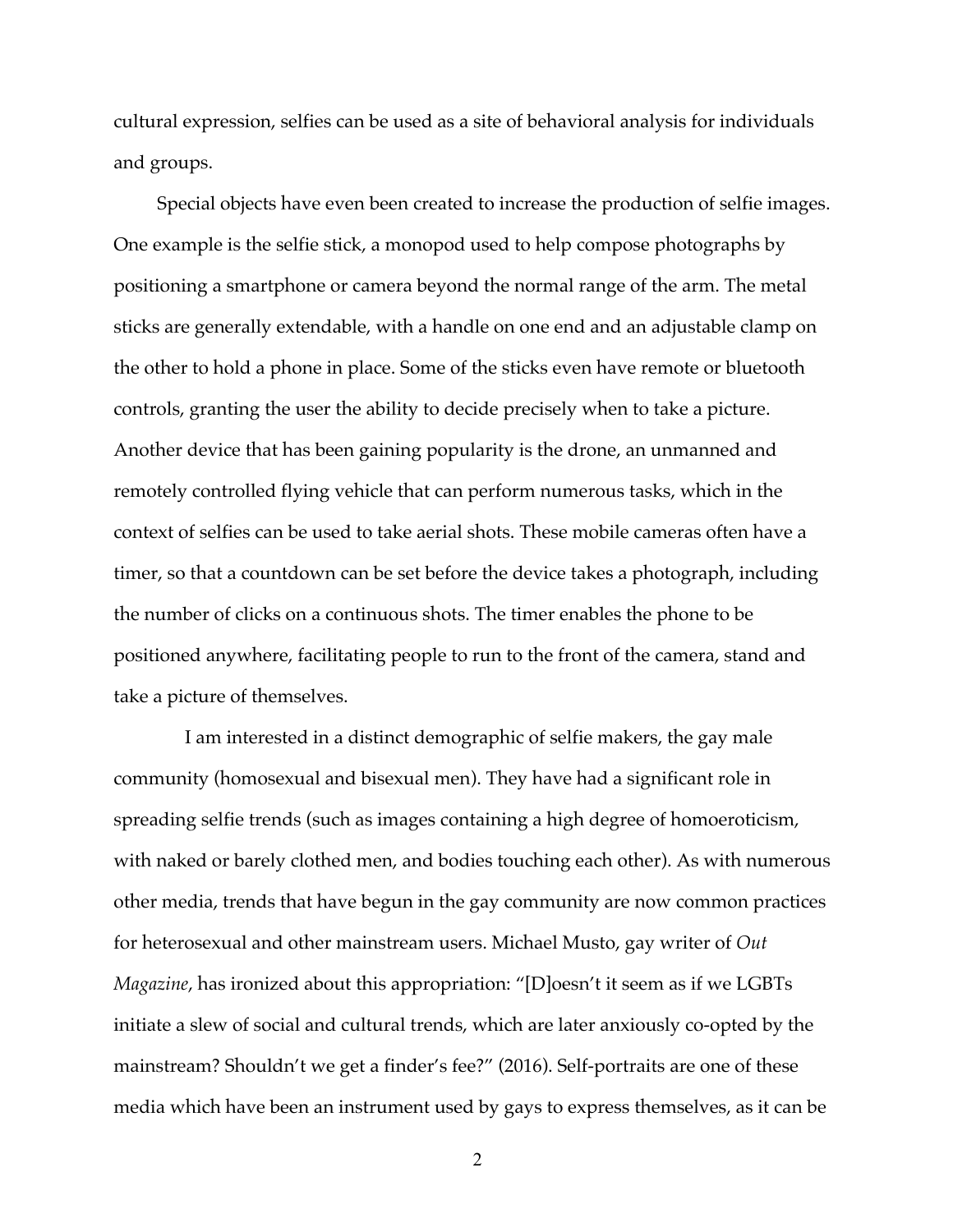seen the work of the Robert Mapplethorpe, who photographed himself in explicit scenes, in pursuit of generating discussion about sexual taboos. With the popularization of digital cameras, the opportunity to self-photograph has expanded to more people, including homosexual and bisexual men. In order to better understand the selfie phenomenon in the gay community, I sought to discover whether there is something that could be called as a gay aesthetic: are there specific attributes of selfies by gay men? What can selfies meaningfully reveal about gay men and their lives? Why do gay men seen to take so many selfies? Is it possible to use and analyze gay selfies as a type of activism?

To help consider these issues, I interviewed five popular gay Instagrammers – those with over 70,000 followers. The interview had fourteen questions related to selfies, Instagram, and aesthetics (see Appendix A). The profiles of these Instagrammers were closely analyzed, looking for details that could be seen as part of a presumed gay aesthetic. I also observed selfies found on hashtags used essentially by gay men – #gay, #gayboy, #gayman, #gayselfie e #instagay – intending to discover how they interacted with tools of this social network, such as likes, followers, suggested friends, filters, and profile pictures.

Although overt male homosexuality was rarely represented in photography until the 1950s, gay men began to express themselves through self-portrait photography before the popularization of the Internet. As previously remarked, one of the most wellknown recent examples is Mapplethorpe. Almost three decades after his death (in 1989), the photographer still generates controversy in the art world, due to how his works question morality, pornography, homosexuality, and the limits of what may be called art. He was an artist who considered photography an efficient and rapid way to make art, which is an attitude suitable to the contemporary mindset. Similar to the quickness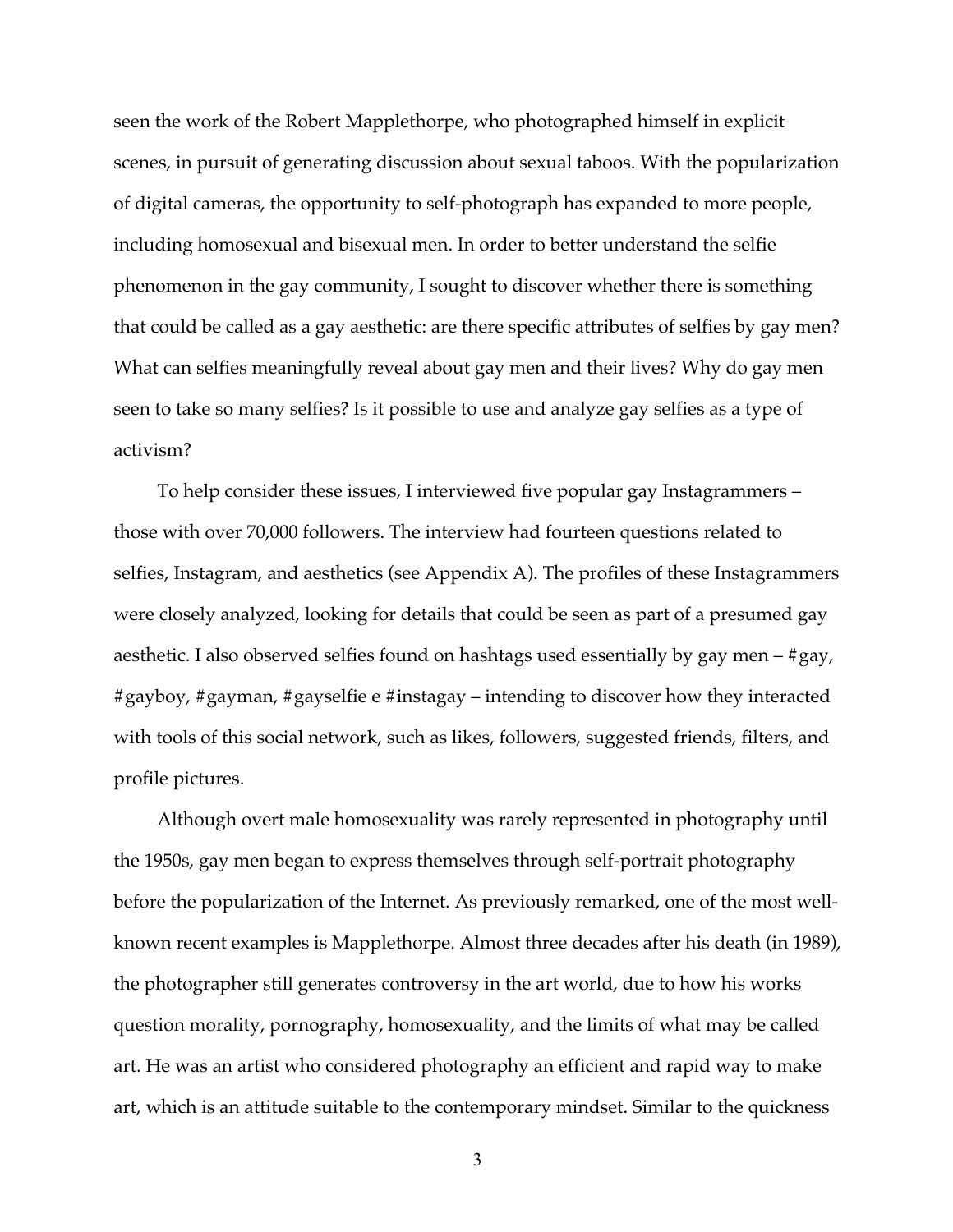of how selfies operate, it is interesting to note how much of Mapplethorpe's work is strictly the result of his observations and attitudes. Patrícia Morrisroe's (1996) biography of Mapplethorpe clearly articulates how the artist's self was involved in his photography, making his life and work inseparable. Mapplethorpe understood the signs of the culture that he was appropriating and using to expand the credibility and voice of gay people.

As Morrisroe also points out, several similarities can be noticed between Mapplethorpe's work and the illustrations of Tom of Finland, a Finnish artist known for homoerotic drawings. Tom combined photo-realistic details with wild sexual fantasies representative of a homoerotic culture that "came out of the closet" in the 1980s, and still continues today. Tom of Finland's work concerns gay men's fantasies for a gay audience, and, like Mapplethorpe's photos, it questions the differences between erotic and the pornographic. During this period, clichéd figures appeared that related to the homoerotic world, personages that could be identified as masculinity symbols. They comprised figures such as motorcyclists, cowboys, soldiers, and policemen, often accompanied by symbols associated with the masculine universe. Such symbols included leather clothes, boots, hats, and one of the most remarkable elements, the mustache, which ended up characterizing a new male homosexuality archetype. Another point that seems fundamental to be observed in Tom of Finland's work is the constant emphasis upon an exaggerated phallic element, connoting a penis, introduced as a subject of strength and vitality. The volume of the penis, as well as the volume suggested by the other muscles, is accentuated by dramatic light and shadows, making them seem ready to break through the fabric of the clothing. The resulting gestures create dynamic and charged seduction scenes.

A parallel also exists between the works of Tom of Finland and the French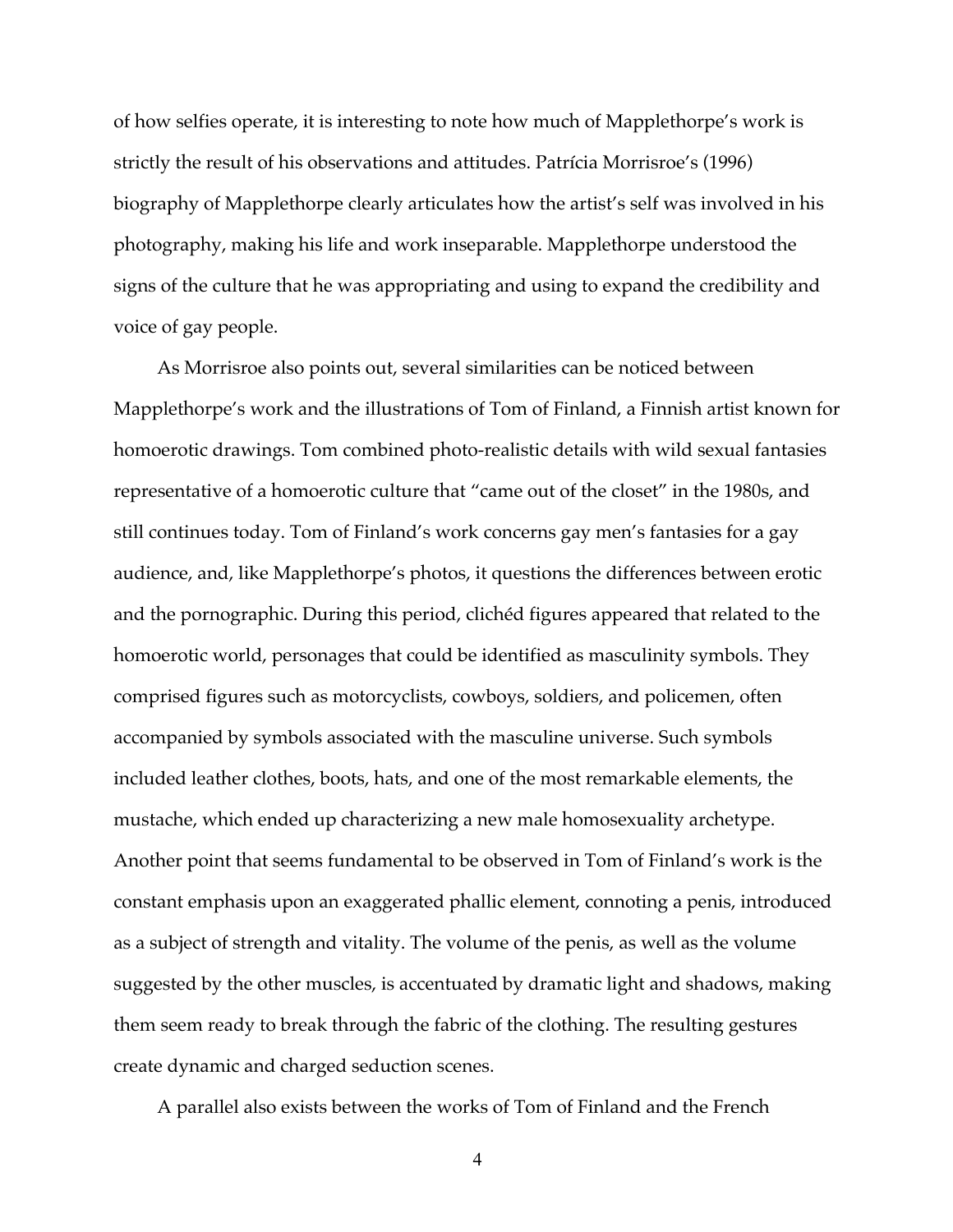photographers Pierre et Gilles. In both sets of work, common symbols, figures and ideas are used. In Pierre et Gilles's photographs, characters are marked by elements of excessively masculine archetypes, such as mythological heroes, soccer players, and farmers. The works of the French duo are traced by a highly aesthetic and flamboyant atmosphere, which is reminiscent of the colorful commercials and kitschy cards found in popular culture. As discussed by art historian Kerstin Mey, the emphasis of Pierre et Gilles's work "lies in appearance, surface and artifice engaged in a play with and contest of naturalized conventions of style, quality, and cultivation the space of postmodern consumerism and identity politics" (2007: 108). The scenography, the colorful accessories, the selected models, and the heady lighting create a universe of glamour that has homosexuality as its emphasis.

Pierre et Gilles highlight the constitution of clichés and cast a glance at standards that have been codified in Western, gay male culture. It is not a coincidence that their models are wrapped in an atmosphere suffused by comic innuendo, which does not make them less oppressed by prejudice, but creates the impression of hiding repression. Through this sarcastic humor, Pierre et Gilles present the models in the midst of flowers, leaves, and surreal blue skies filled with fluffy clouds, all of which give the feeling of figures inhabiting fairy tales, or being enveloped in an artificial sacrality. The models are presented as fragile beings, immersed in a youthful universe, almost childish. Since mainstream Western society understands little about the range and nuance of gay sensibilities, these representations easily fall into homosexual stereotypes.

The images of Mapplethorpe as well as those from Tom of Finland and Pierre et Gilles are part of complex of issues pertaining to homosexual desire, in which it is no longer clear whether these erotic fantasies arise because they are inherently homosexual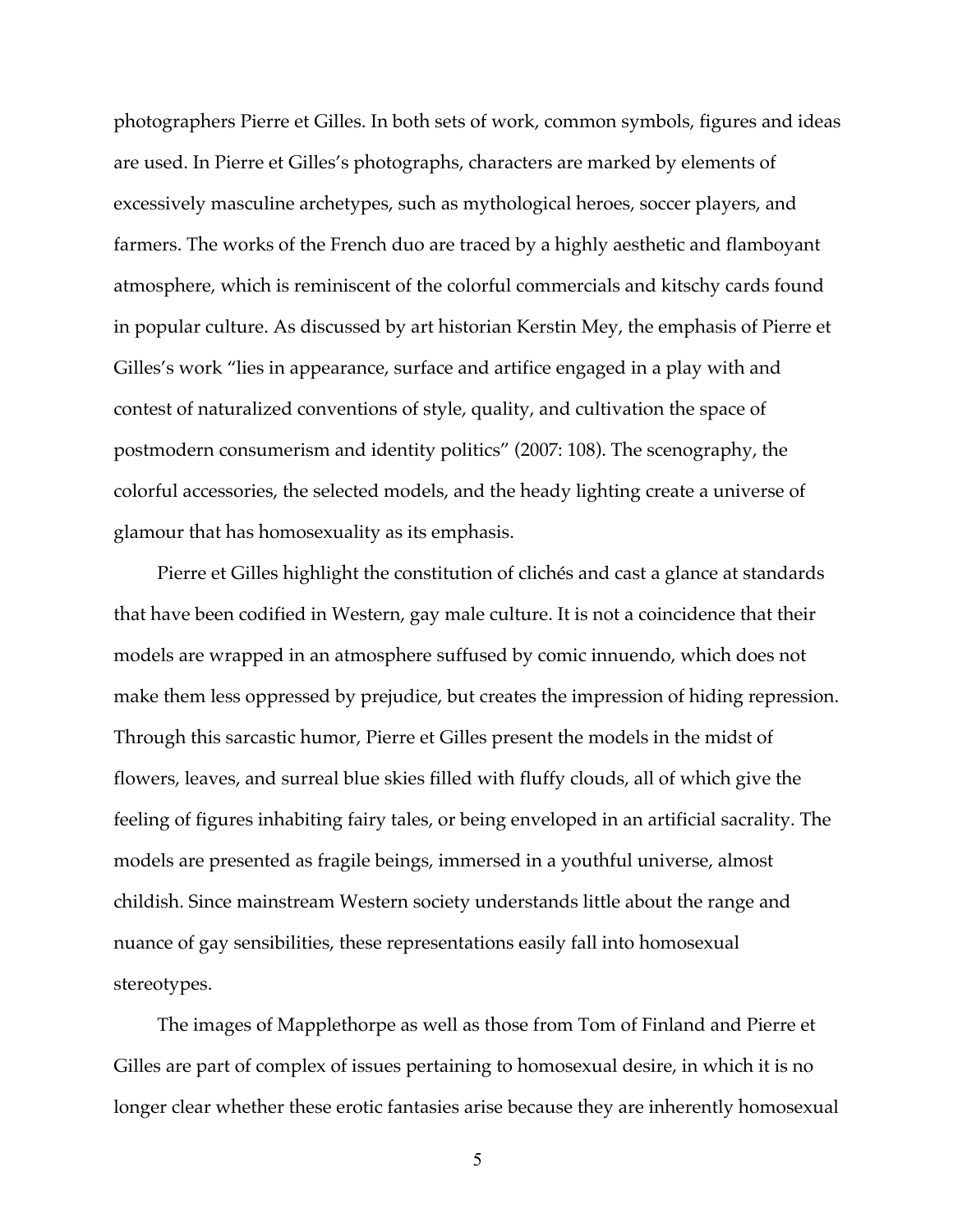or whether they have been developed as constructions of homosexual behavior. Even years later, these aesthetic characteristics of gay life continue to be present in gay artistic iconography. In the context of gay male selfies, the characteristics are repeated. On Instagram, for example, it is possible to observe gays portraying themselves in visual codes similar to those of the above-mentioned artists.

Since Instagram's release in 2010, it has quickly become the most popular current photo-sharing platform, reaching over 500 million users in 2016. It is an online social network for distributing photos and videos between users. Digital photography allows people to apply filters to images and to share them on a variety of other social networking services, such as Facebook, Twitter, Tumblr, Flickr, and Instagram. The use of these new technologies differentiates selfies from earlier forms of self-portraiture. At the same time, selfies are a natural extension of the history of self-portrait photography and technical innovation (which resulted in the growth of the democratization of the medium). Yet, the immediacy of these pictures makes them seem as something distinct from a photograph. Photographs are considered an artistic medium that requires training, time and expense to process and print, while the instantaneous recording and sharing of a selfie lessens the "seriousness" of the practice as an aesthetic pursuit. Instagram is an important part of the current cultural landscape and covers an insistent demand for people to be displayed on a screen. These digital new media allow anyone to become an author, narrator and creator of their own character, in particular through selfies. One of the typical strategies to achieve a popular and highly followed persona is to make one's intimate life a spectacle. This performance is simultaneously real, private, and life-like: these images and reports eagerly offer themselves to an audience of hungry, voyeuristic eyes that is potentially infinite.

Selfies are not just self-portrait photographs, however, but also a form of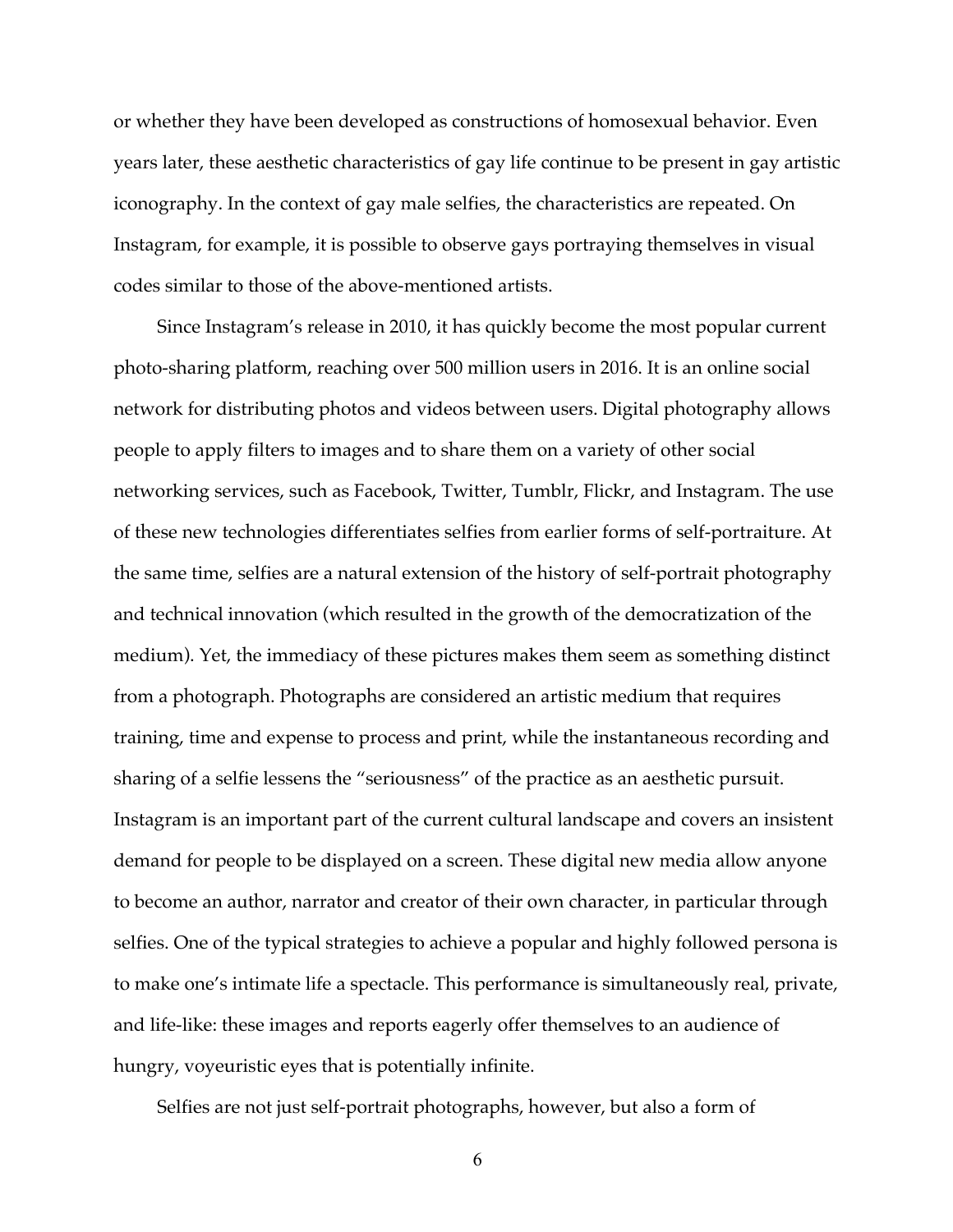metadata. Users automatically input or divulge various types of information, such as comments, likes, and the network of people sharing images. Selfies can be understood in different ways, such as a form of self-expression, a type of a positive image construction, a tool for self-promotion, a means to express belonging in a certain community, and an outcome of the desire for attention. Media studies scholar Nancy Van House has argued that "making, showing, viewing and talking about images are not just how we represent ourselves, but contribute to the ways that we enact ourselves, individually and collectively, and reproduce social formations and norms" (2011:131). The same process is engaged by the gay community, which also appropriated selfies, the symbol of the social-networking era, and uses these images in ways that are as much narcissistic (gratification from vain or egotistic admiration of one's own attributes) as they are self-actualizing (the achievement of one's full potential through creativity, independence, spontaneity, and a grasp of the real world).

Research on the selfie phenomena is new and relatively scarce. Through the medium of selfies, I aim to contribute to the knowledge about how gay men, a community that is seen as particularly savvy about self-presentation, personal creativity and performance, express themselves in social media. This research seeks to analyze and draw conclusions about gay selfies and aesthetics. Aesthetics, as defined by philosopher Marc Jimenez (1997), is the study of beauty, nature and the foundations of art. This search seen aesthetics as the judgment and perception of what is considered beautiful, as well as the production of emotions by aesthetic phenomena. On the other hand, aesthetics also can deal with the sublime, or the deprivation of beauty. Observing how gay men represent their own bodies, I am determined to discover the main intentions, objectives and effects that self-images create. These observations can evidence the relevance of platforms in shaping selfies' conversational capacity, seeking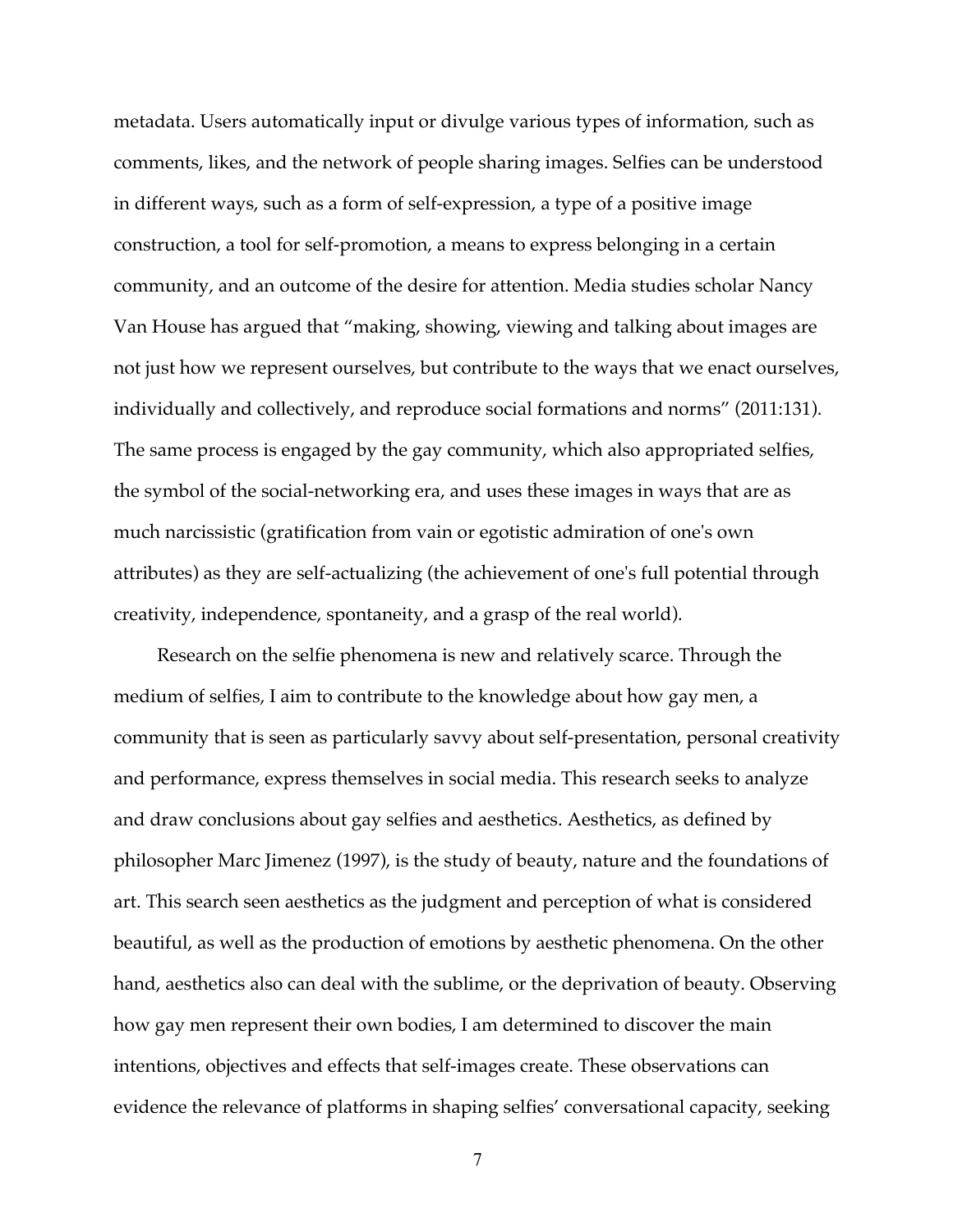whether gay selfies reinforce dominant discourses, or contribute to an everyday activism that challenges normative sexual discourses. This article also presents some of the recent debates on the selfie and places it into a broader context of photographic selfportraiture, investigating how the Instagrammed selfie differs from and extends its precursors.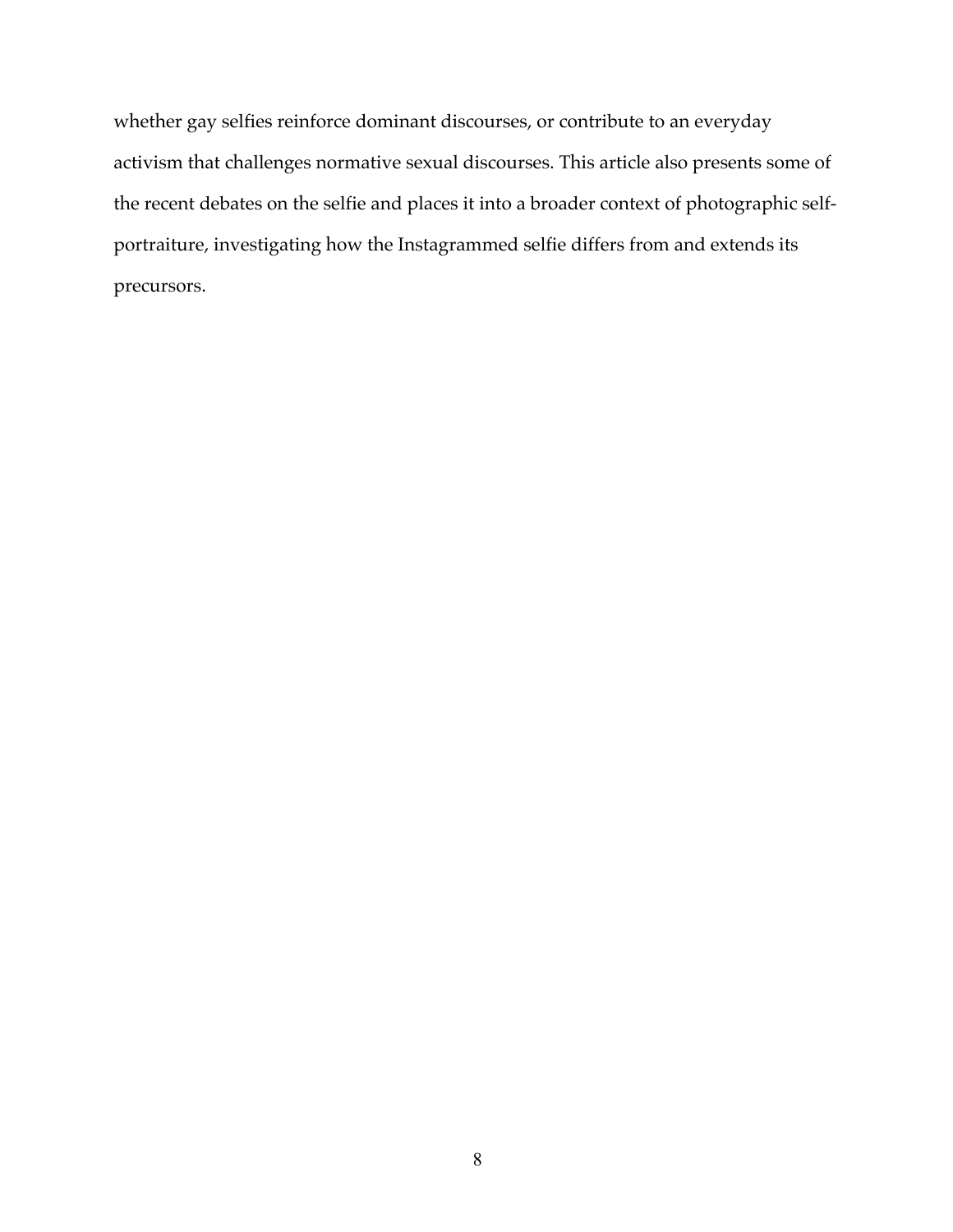### **INSTAGRAM AS A MEDIUM**

Although Instagram is commonly seen primarily as a platform to share photos, the app also has a number of other features and forms of interaction that have gained popularity over the years. The gay community regularly uses Instagram and its app tools to further their interests and needs. By having similar experiences and goals, gays employ similar characteristics in their visual repertoire. A fundamental point to underscore about the gay community is that gays have always encountered exclusion, since they do not follow normative standards. Excluded groups generally exemplify what feminist philosopher Judith Butler describes as the abject, a state that designates "those 'unlivable' and 'uninhabitable' zones of social life which are nevertheless densely populated by those who do not enjoy the status of the subject, but whose living under the sign of the 'unlivable' is required to circumscribe the domain of the subject" (1993: 3). The exclusions can change their intensity according to the social position and standpoint of the individual, such as social class, age, and physical aspects. However, by sharing a selfiegay male Instagrammers can revel in a community to which they belong, or wish to belong. The artist and critical thinker Paul Chan (2009) has affirmed that this desire to belong informs everybody's aspirations by finding a comforting fellow-feeling from being around others who own the same properties. By "properties," Chan means not only tangible things but, more importantly, "the immaterial things that give meaning to an inner life, like ideas, desires, or histories" (2009). Paradoxically, performing a selfie is at the same time a private and individual activity as well as a public activity. Thus "me" becomes "we". With Instagram and selfies, the platform enables the creation of a virtual community.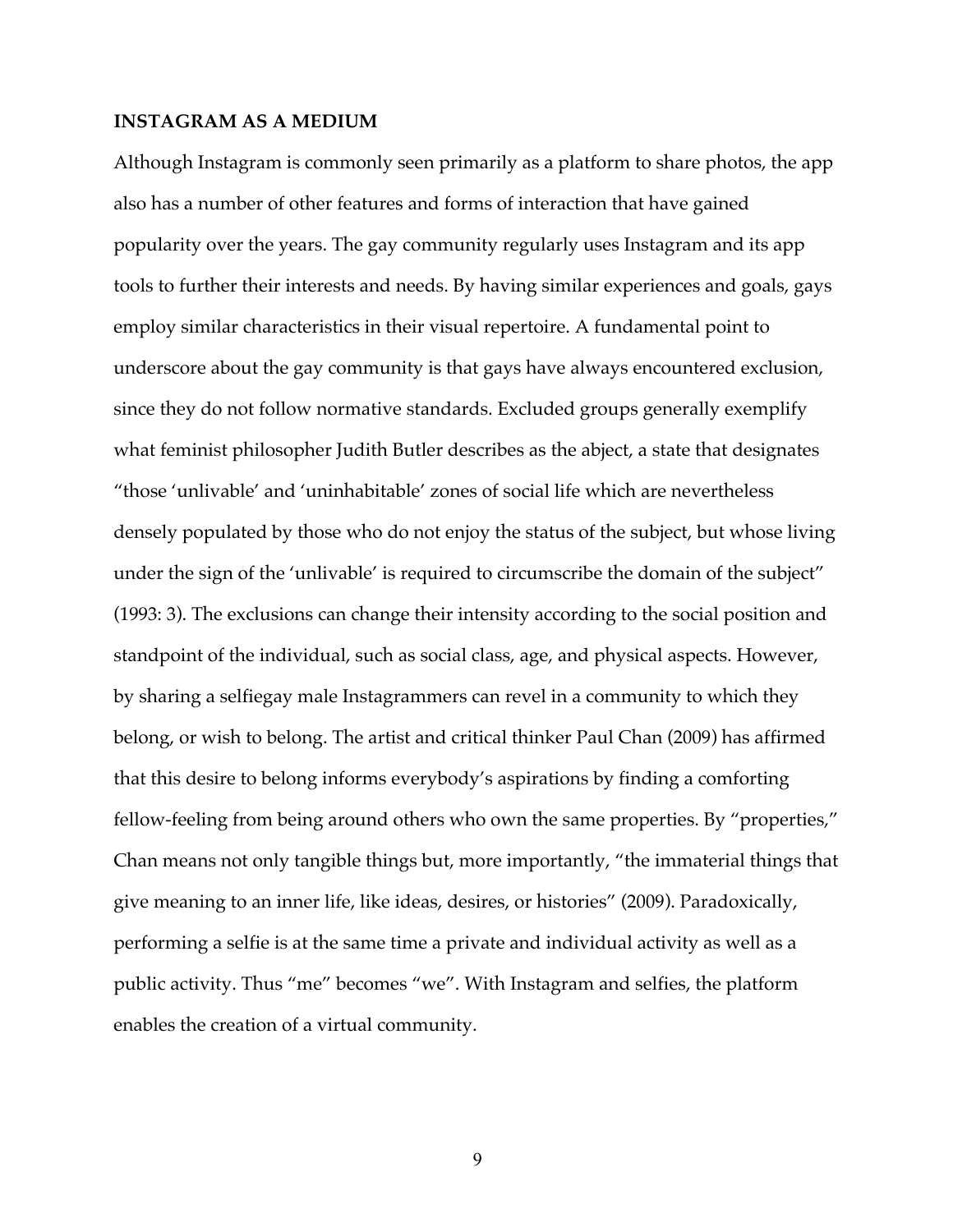## **Hashtags, Followers and Tagged Images**

For those who are discovering themselves as gay and feel isolated, searching for gay hashtags on Instagram allows them to connect with millions of people from around the world in a relatively safe space. Lives can be presented and followed through frequently updated photos. Hashtags are keywords or terms associated with an information, topic, or discussion that the user wants to explicitly index. They are composed by the subject keyword preceded by the symbol #. Hashtags become hyperlinks within the network, and are indexable by search engines; thus, other users can click on it to gain access to everyone who has participated in the discussion. The hashtags #gay #gayselfie #instagay, #gaypride, #gayman, and #gayboy are only a few of many used by homosexual and bisexual men who self-express and explore their identity through selfies.

However, in recent years Instagram has been preventing the viewing of some posts with gay hashtags. At first glance it may seem like a homophobic and exclusionary policy, but according to the news website *Extra*, Instagram justifies the strategy as a way to combat pornography featured on some hashtags. However, as previously mentioned, definitions of so-called pornography can be considered debatable, enabling questions about whether the platform is banishing content based on homophobia. "There are less explicit tags that are also being censored, such as #lesbiansofinstagram, #snapchatgay, and #iamgay" (*Extra*, 2016). By clicking on the link, users can only find the message "no posts", which is surprising, since according to *Extra,* studies rendered by Instagram itself presentes that LGBTQ people are more likely to use the app than heterosexuals.

Using hashtags to attract followers is also a trend on Instagram. The amount of followers represents the popularity of an Instagrammer. The more a profile is followed,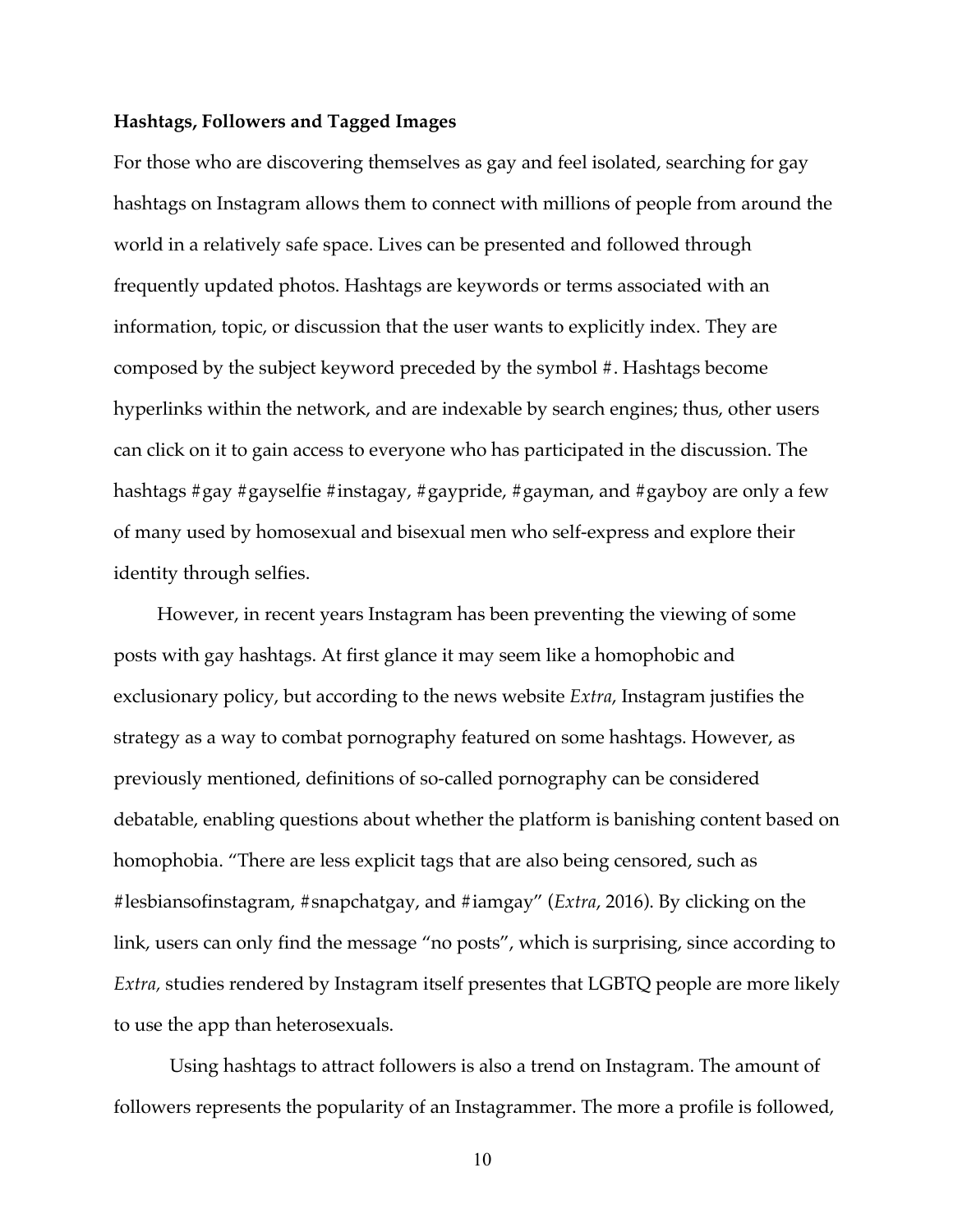the more its photos will reach a greater number of people. The gay Instagramer Fabrizio De Grandis (2016) (@bibbideg) links his large number of followers to time and patience. He said that he has gained 475,000 followers since he began working on his profile four years ago. Followers keep increasing because of the way he shares his life, his experiences and his friends. However, several other techniques can be used. One that has became popular among homosexual and bisexual men is the use of hashtags such as #gayfollow, #gayfollowers, and #gayfollowme. Photos of gay men appear in these spaces and can be found to be accessed by other profilers who are looking for new people to watch. Sometimes a negotiation occurs, and a profiler will only agree to follow someone else if the other accepts a reciprocal following.

In addition to allowing the use of hashtags – at least those that Instagram has not banned – another way to find profiles to follow is through tagged images. These exist next to the social circle that one already has on Instagram. Instagrammers who take pictures with friends can tag them on the image with a link to all of their Instagram profiles. Profiles with many followers, by tagging others on their photos, end up revealing them and enabling their followers to know and follow their circles of friends. Aiming at the need for people to find similar profiles, Instagram added in its platform a tool of "suggestions to follow." It shows, for example, people who are linked to the user according to the popularity of these people among the profiles that one follows. It is also possible to find new followers by observing the places they frequently visit. Images can be tagged with the location from where it was taken. The user can open a search tab, write an address and then add it to the image. For gays, this tool represents a way to discover LGBTQ-friendly places and sites where other homosexuals and bisexuals have visited.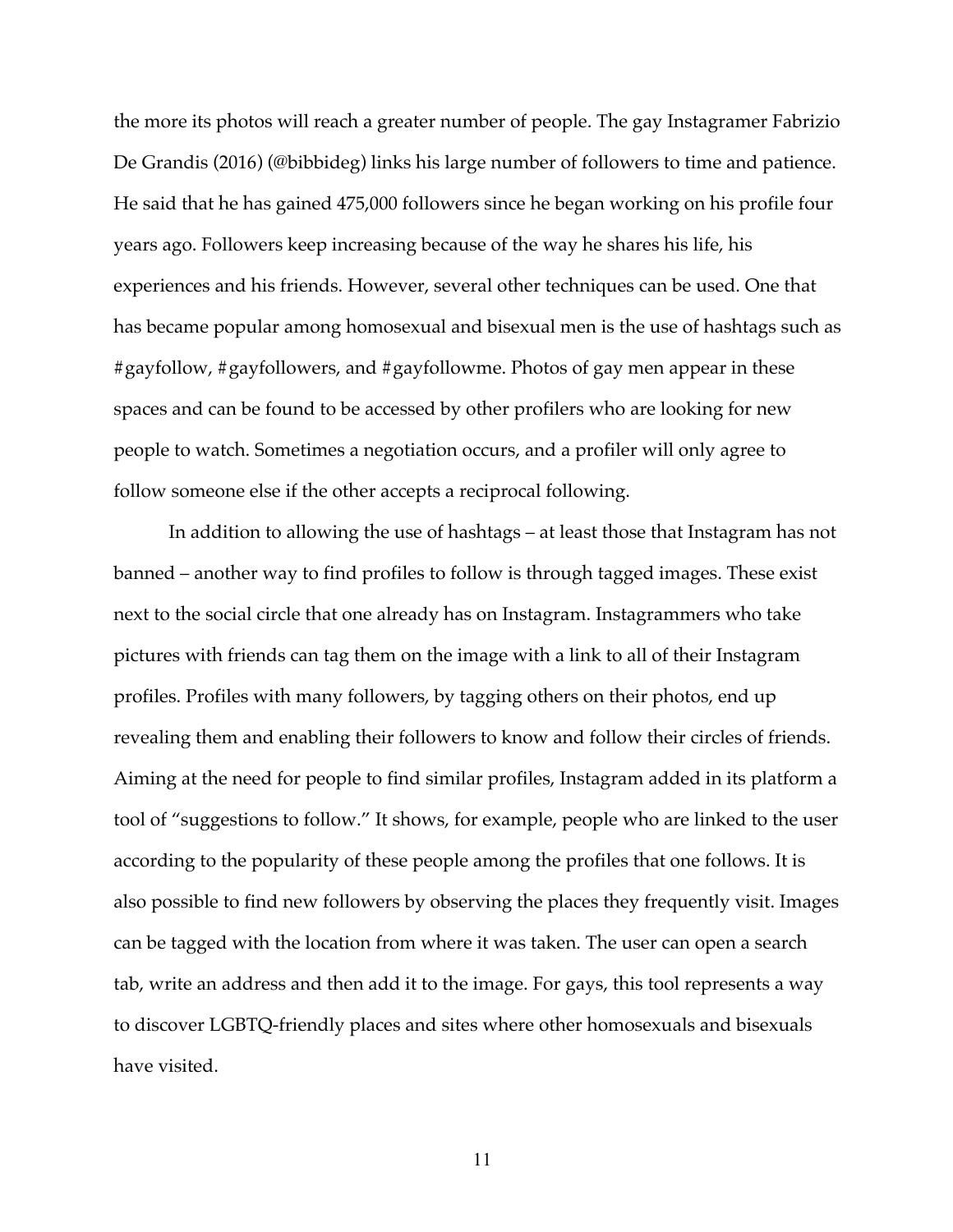#### **Profile Information, Filters and Likes**

Instagram allows users to post information on their home profile, such as presentation texts, personal websites, and a profile photo. Many people also use this features as a way to attract others to their accounts. A profile photo, commonly a selfie, is a major concern of users as it is one of the first images on their profile that other users will notice. For example, when someone likes a photo of other Instagram users, they receive a notification with the profile photo of those who liked it. This image also apears beside Instagram Direct messages, comment notifications, and in several other spaces. Therefore, this picture is always taken as evidence of the person, and thus bears the potential to be judged.

Another iconic feature of Instagram is the use of filters, which are utilized on a large proportion of photos. Filters give images an overall defined and standardized appearance that became a part of the individual's online performance. Filters are not only techniques, they are a type of meta-commentary, a deliberate aesthetic and narrative choice. Although filters are not required for posting a photo on Instagram, anyone on the app can use them to slightly change an image's affect, visually communicating to their followers with a certain tone or feeling that is in itself a reflection of the individual posting the picture. All gay Instagrammers interviewed for this research – Anthony Varrecchia (@antony.varrecchia), Fabrizio De Grandis (@bibbideg), Kevin Carnell (@kevincarnell), Sam Ghafooripoor (@samgstar), and Seth Fornea (@sethfornea) – have revealed using some sort of filter or image correction app. Fornea (2016), who has more than 205,000 followers, rationalized this by saying that if he is going to publish a picture, it has to be amazing, since images survive long after people. The filter phenomenon as a whole celebrates media hybridity and people use it to engineer emotional reactions, drive narratives, and shape users' experiences.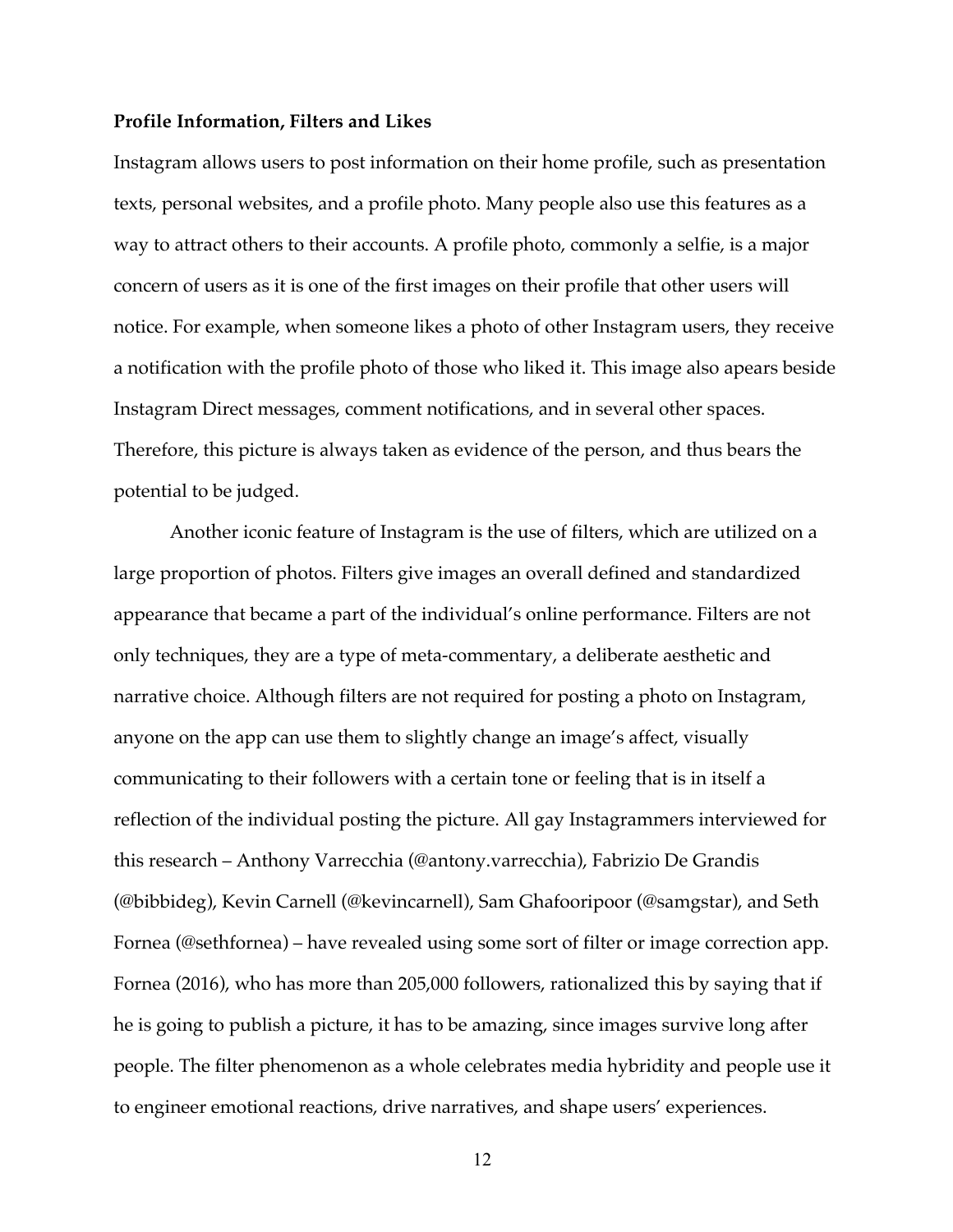After selfies receive filters and are marked with hashtags, the "likes festival" begins. To like a photo or video, users touch the image twice or put the finger on top of a heart-shaped icon below the publication. If a publication has been unintentionally liked, it is possible to touch the heart again to unlike it. The likes that an image receives accentuates the feeling that the publications are always being evaluated. The more likes a selfie has, the more likely the user who posted will have many fans on the app. All posts and attitudes can be evaluated by anyone, and the popularity of these contents are usually determined by the amount of likes the posts receive.

#### **Comments, Instagram Direct and Stories**

Another possible form of interaction on Instagram is through the use of comments. The comments section allows anyone with an account in the app to remark upon photos and videos, unless the one who posted the image disabled the option. Originally, beside photo captions, comments were the only way to communicate through texts on Instagram. For many gays, who use Instagram as a space to flirt, comments are where a more concrete flirting can occur. The selfies of the Instagrammer Kevin Carnell (@tyronewells), for instance, who has more then 74,000 followers, usually gets dozens of messages. Figure 1 shows one of his selfies, in this case one where he appears shirtless. For this selfie, he has received more than 83 comments, many of them with sexual overtones.

With the growth of Instagram, the app has been updated with Instagram Direct, an area reserved for users who want to chat, even if they do not follow each other. Instagram Direct enables people to exchange topic messages with one or more people and share posts seen by them. However, when one submits a feed post using this space, it will only be visible to people who can already see it. For example, if a post is sent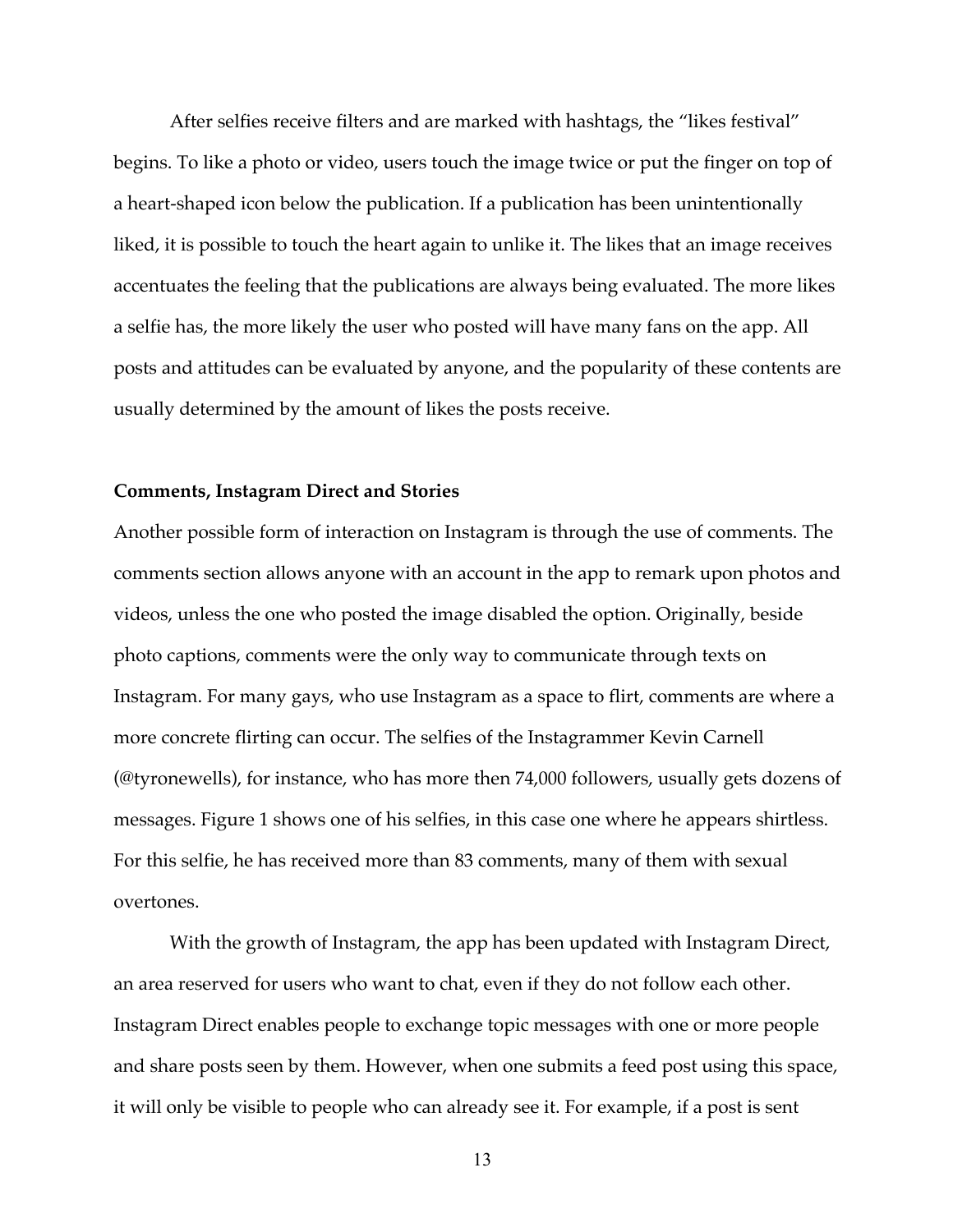from a private account as a message, only people who follow that account will see it. The proposal of Instagram Direct is instead of leaving Instagram to talk with friends on different apps, all can be done on the same platform. Thus, the conversations and flirtations could migrate to a more reserved area than provided by the comments section.

It was probably the popularization of Snapchat (another photo-sharing app) in 2016 that compelled Instagram to add Instagram Direct. The feature brings a tool called "Stories" which approximates tools found on Snapchat. The contacts' stories (also photos and videos) are shown one after the other as if they were a slide presentation. It is possible to skip forward or backward. All this happens within 24 hours, the time the presentations last before disappearing. Besides the temporal limit, another constraint of the story mode is the absence of the "like" button. It is also not possible to comment; however, users can send direct messages to those responsible for the publication. According to the Brazilian news website *G1* (2016), for Instagram these activities allow users to show other types of images of their day, for example, the ones that they do not want to devote much time before posting. Thus, Instagram ended up facilitating the sharing of nude photographs on its platform. The fact that the photos disappear, in some cases almost instantaneously, has given more confidence to users to send such images. Gay users, already quite sexualized, gained a new resource to engage in flirting.

## **Sharing, Search Tab, and History**

When posting a picture or video on Instagram, users can enable and disable the sharing on other social networks such as Facebook and Twitter. This action can also be seen as a form of divulgation since people from other social networks, who do not necessarily follow someone's specific profile on Instagram, can still take notice of that profile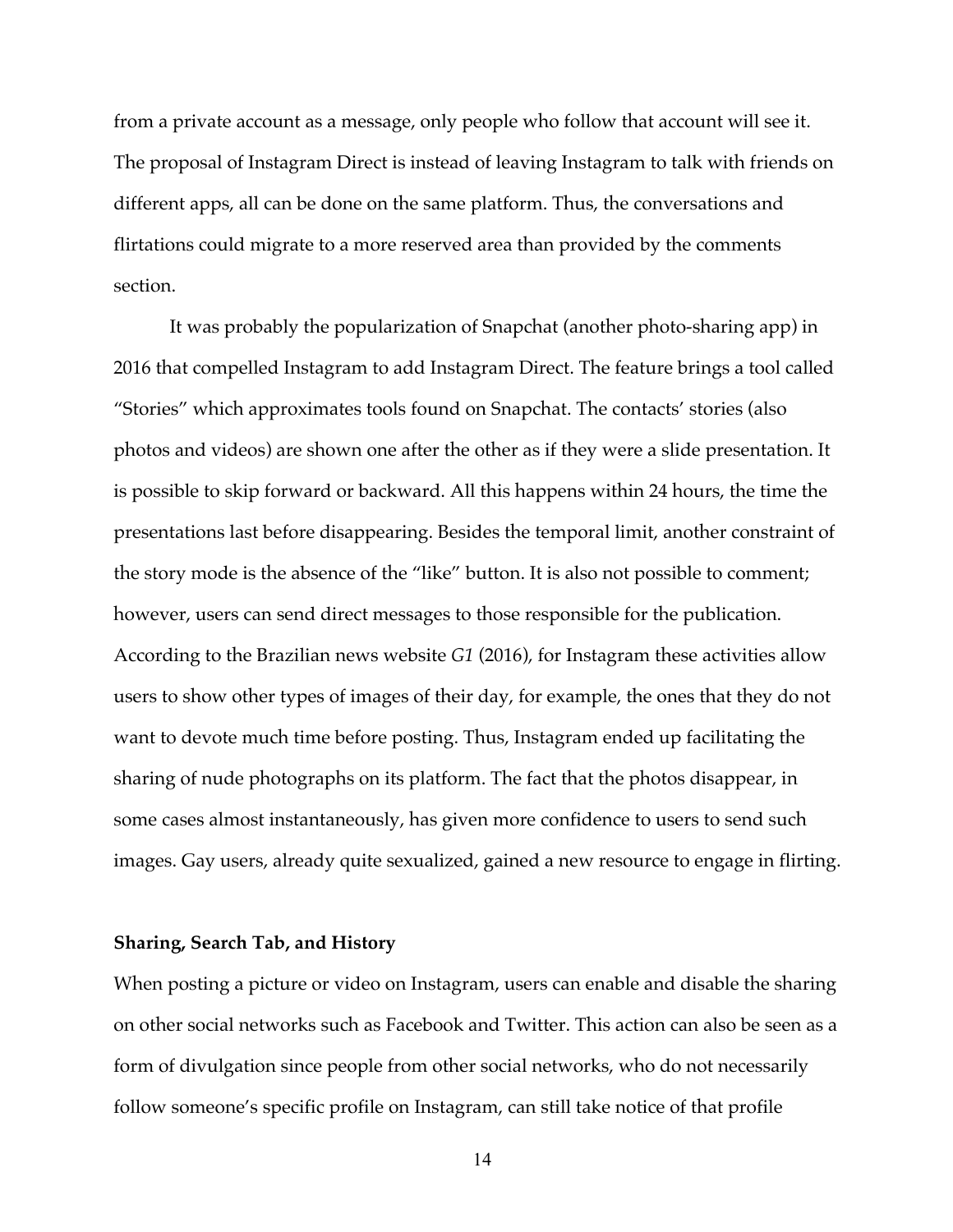because of the sharing. A few steps before a photo is posted, Instagram asks if the user wants to publish it on another social network, giving a list of available options. Since it is a more reserved place, images submitted using Instagram Direct cannot be shared by Instagram with other social media sites.

Instagram also has a link for searches where the user can look for hashtags, places and people. The search for people can occur by name or username. The results are based on a number of factors, including the people whom the user is connected to, and which photos and videos they all usually like on Instagram. The user does not have to type anything on the search bar to find new information. This space already contains data about other profiles that may be of interest to the user, and which tries to show the most popular photos and videos related to the user's personal taste. There are countless images waiting to be liked and accounts waiting to be followed.

Instagram is also a place known for facilitating anyone to stalk its users. This social network has an activity section that allows Instagrammers to inspect the history of what people usually like and when they do the liking. It is also possible to view the history of what a profile has recently liked in chronological order, making it easier to search old, liked photos. Lastly, the app contains a history of how other Instagrammers have come into contact with each other (through likes, comments and new followers). All of these features aim to increase the interaction between the application's activities.

The Brazilian communication studies and art theorist Luís Nogueira (2009) claims that being noted is a need for all social groups. It is possible to observe that, for this purpose, gay users often invest their profiles with elements of a star aesthetic. Global in their potential reach but local in their points of physical connection with other users, these Instagramers acts as though they are "microcelebrities," producing themselves visually as online celebrity mixed with homoeroticism. It can be directly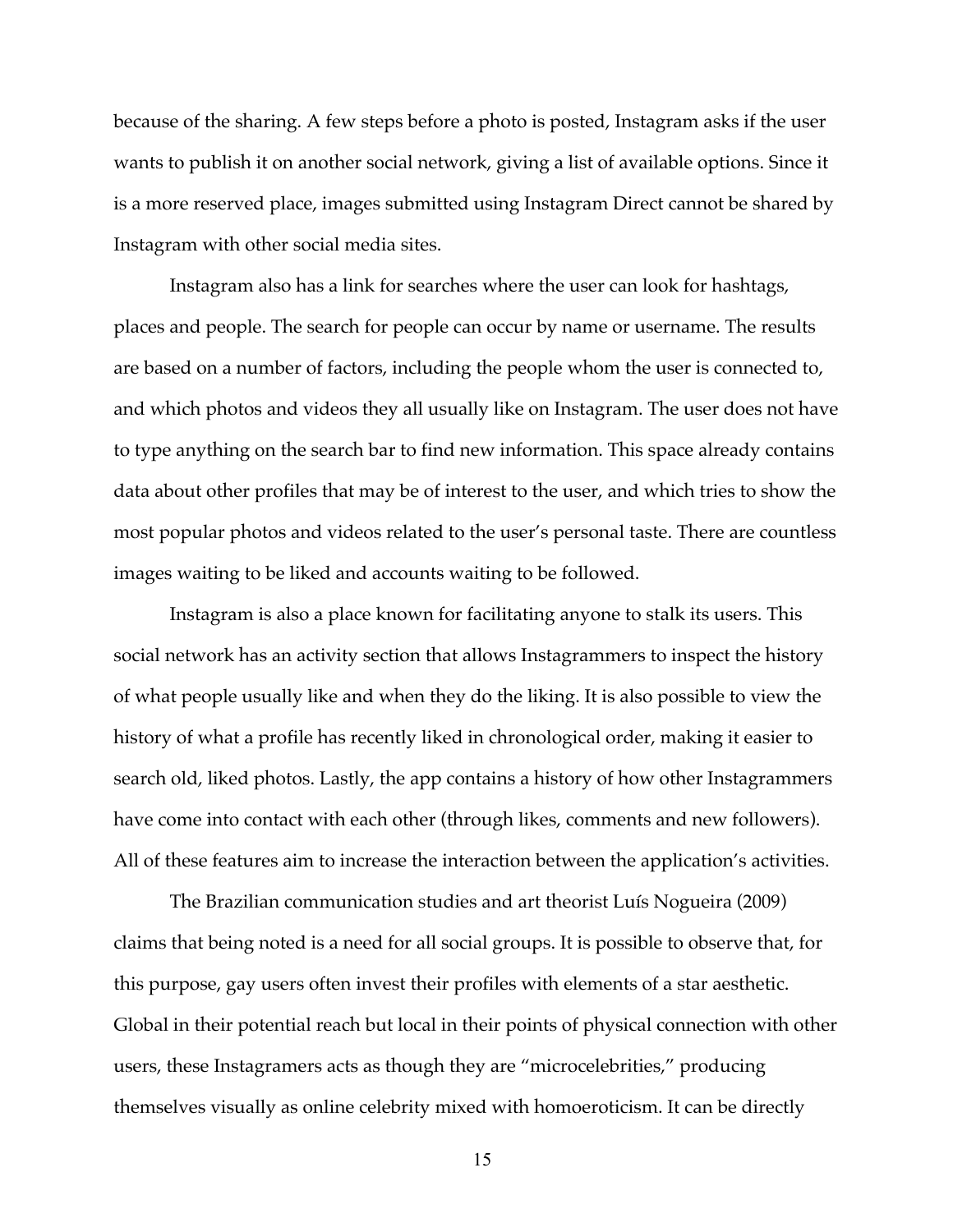connected with digital media scholar Robert Payne's (2015) discussion of how selfies suggest a complicated organization of attention about the self, and thus turn the self into a commodifiable artifact. This fictionalization of the self for luring can dilute the perception of reality, turning everything into a spectacular image. As noted in this section, Instagram tools can often be linked in some way to the construction of selfimages and their dissemination. Therefore, the app ends up serving as the perfect environment for posting and proliferating selfies.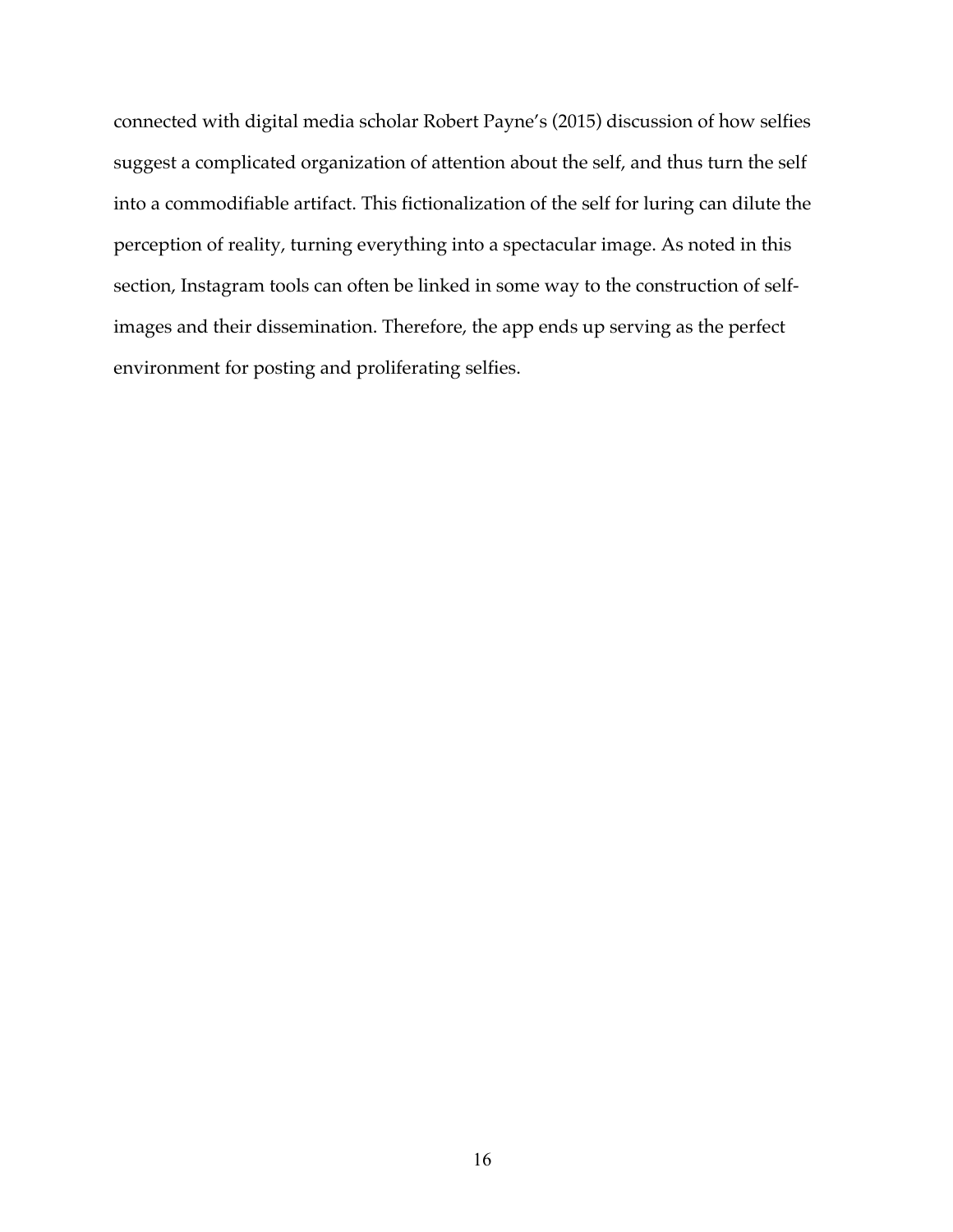## **THE SIGNS AND PRACTICES OF GAY SELFIES**

Selfies can certainly be an instrument of information that identifies what the person who shot and posted the image wishes their audience to know. Instagram, as an online image-sharing space, presents insights into the operation of social media in general. Tifentale shows that the proliferation of selfies phenomenon "makes us aware about a particular method of self-fashioning and communication that is historically timespecific in the sense that it could materialize only in the moment when several technologies have reached a certain level of development and accessibility" (2014: 3). People use these images to document a moment and provide an instant visual communication of where they are, who they think they are, what they are doing, and who they think is watching. The quickness of digital technology has made humans alter the way they communicate and a large proportion of conversations now happen online. Although taking a selfie may seem to be a solitary activity, it actually is a small part of a larger picture of how people project themselves and connect with their friends, family and others online.

Gays are not any different. Or at least they should not be. The fact that society treats gays and heterosexuals disparately causes other kinds of behaviors and needs in the gay community. What cannot be ignored is the relevance of heterosexual society in the establishment of these behaviors, which influences the practices of sexual minorities. According to Judith Butler, post-structuralist American philosopher and queer theorist, "the heterosexualization of desire requires and institutes the production of discrete and asymmetrical oppositions between 'feminine' and 'masculine', where these are understood as expressive attributes of 'male' and 'female'" (1990:17). The origin of this cultural binary where gender identity has become comprehensible rests upon the idea that non-normative kinds of identities (those in which gender does not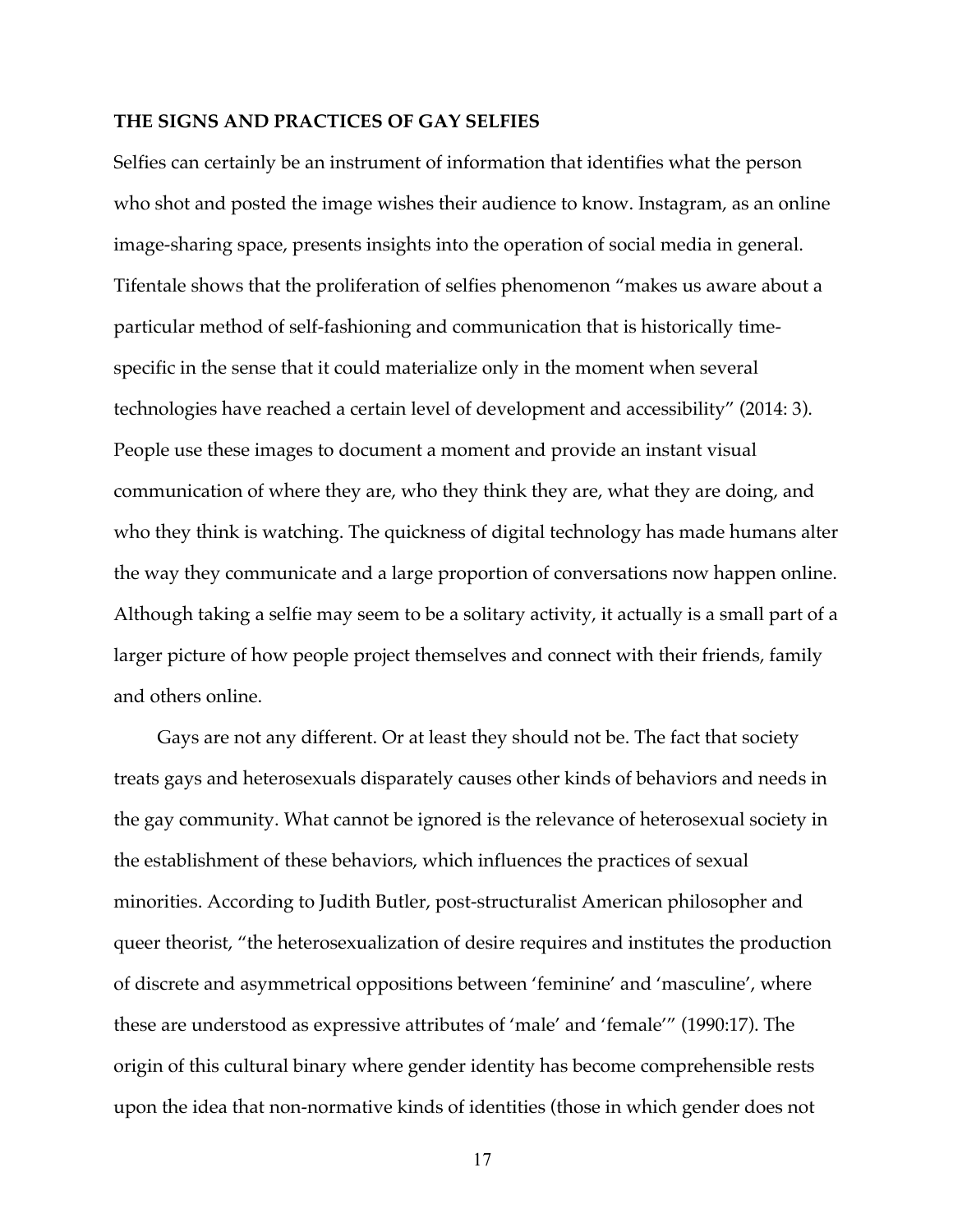follow from sex, and those in which desire is not related to either sex or gender) could not exist. Therefore, naturally, those considered different would eventually act differently from those considered normal according to heteronormativity, since they are excluded and since they do not have the same opportunities as the others.

I am mindful that making affirmations based on the whole gay community ends up creating stereotypes that do not apply to every gay person, however, it is possible to make distinctions within the gay community and observe more apparent characteristics. Also, as a gay man myself, I cannot avoid pointing out that homosexual and bisexual men do seem, for example, to take a lot more selfies than their heterosexual counterparts. Everybody with a camera phone can take selfies. Nevertheless, it is important to note that today, even with the advances against prejudice, and even with gay men positioned as the most privileged of the LGBTQ community, gays still do not have the same freedom to meet partners in real life as heterosexuals, due to issues such as homophobia. For many gays, the only way we can interact with and meet other men is through online media. The view that gays form of other gays is usually highly dependent on online personas and images. First impressions are therefore important. In an effort to improve their online profiles, gays have perfected the art of taking selfies and distributing their "masterpieces" on social media platforms. The result of all this is the emergence of a selfie-taking culture. For many gay men, their social circles tend to be comprised primarily of gay men, therefore, when many of their friends flood their social media feed with countless selfies, it becomes a social norm for the gay community. It is a circle made by a gay majority who sees, likes and interacts with other gay men making selfies.

However, rather than being respectful of diversity – always considered one of the main goals of the community – non-heterosexuals often end up seeking approval. As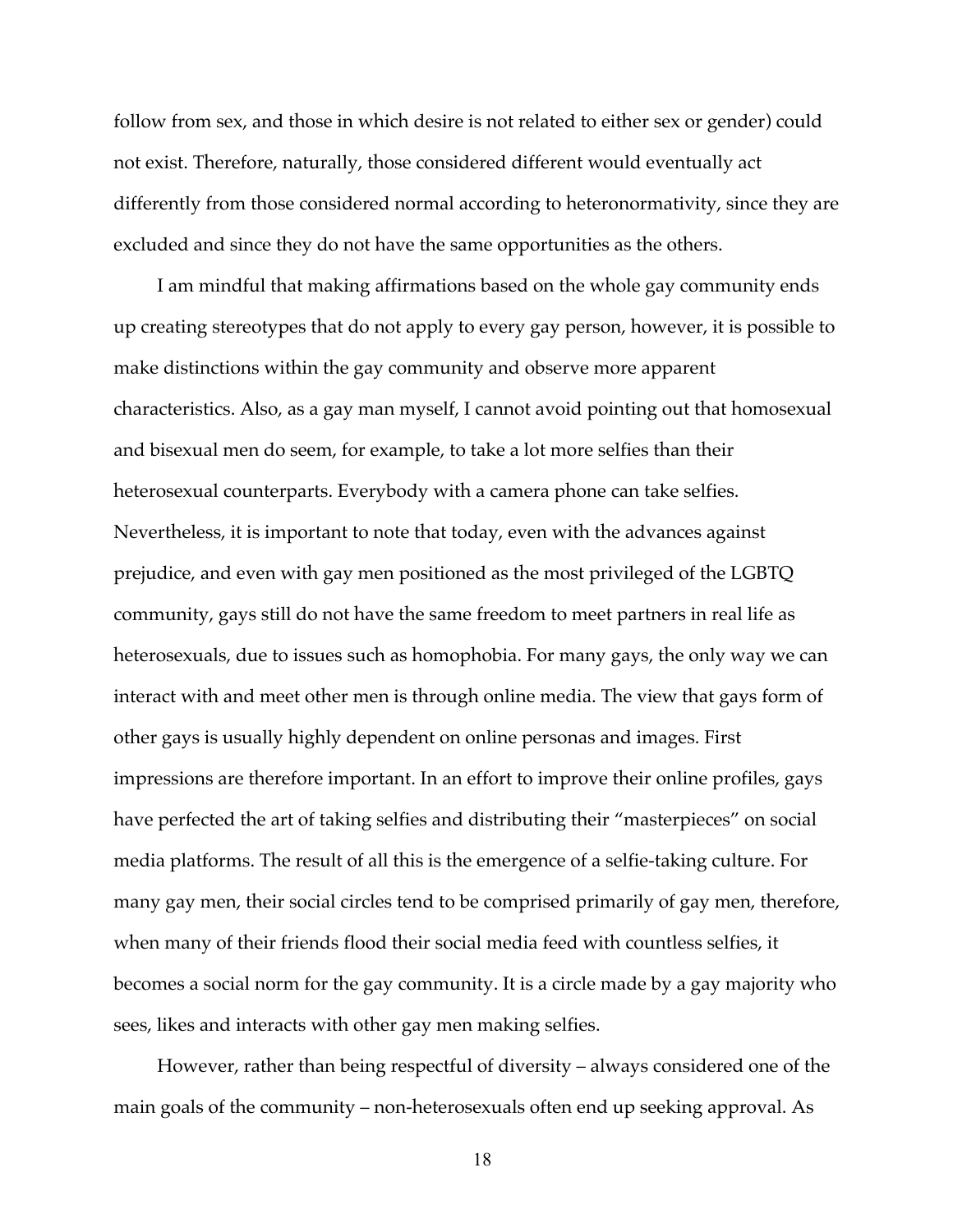previously noted by Butler, gays are defined as being divergent from social norms. What seems to happen is that homosexuals seek to reduce these differences, as if the fact of being homosexual was a problem and they had to "fix the fault" of not being heterosexual. Through selfies, gays aim to project an image of perfection, to delight everyone. "Being gay" goes far beyond sexual desires or cultural identities. It is a social place with rigid rules, reproduced almost without thinking. It creates the feeling that the ideal gay man needs to be better than a heterosexual one in every way possible: more beautiful, stylish, sexy, cultured, intelligent. It is as if the "flaw" of being homosexual or bisexual had to be compensated by a number of fabulous magazine advertisement qualities: brushed straight hair, white teeth, soft skin, manicured beard, well-heeled body, athletic bearing.

This cultural pressure also extends to the world of gay selfies. Searching "gay selfie" on Google, it can be seen that there are a large number of websites, blogs and tumblrs related to the topic – Hot Gay Selfies, Hot Male Selfies, Gay Couple Nudes Selfies, Gay Twink Selfies – all sharing photos of men in sexy poses, often naked, or starring in gay sex scenes. On Instagram, however, rules forbid the posting of full frontal nudity or sexually explicit photos, but the images are still revealing and instill an intense erotic charge, most commonly by presenting strong, shirtless men. The gay Instagrammer Anthony Varrecchia (2016), who is followed by more than 130,000 profiles, presents the characteristics of a good, gay selfie: "showing skin, pushing the envelope, pulling the pants down just a bit more, presenting a little bit of bulge, being just very flirty… innocent." The idea is to present as much body as possible, without being censored by the Instagram police.

In 2014, *Men's Health* magazine published an article entitled "How to Take a Shirtless Selfie That'll Get You 10,000 Followers" where Evan Ross Katz brought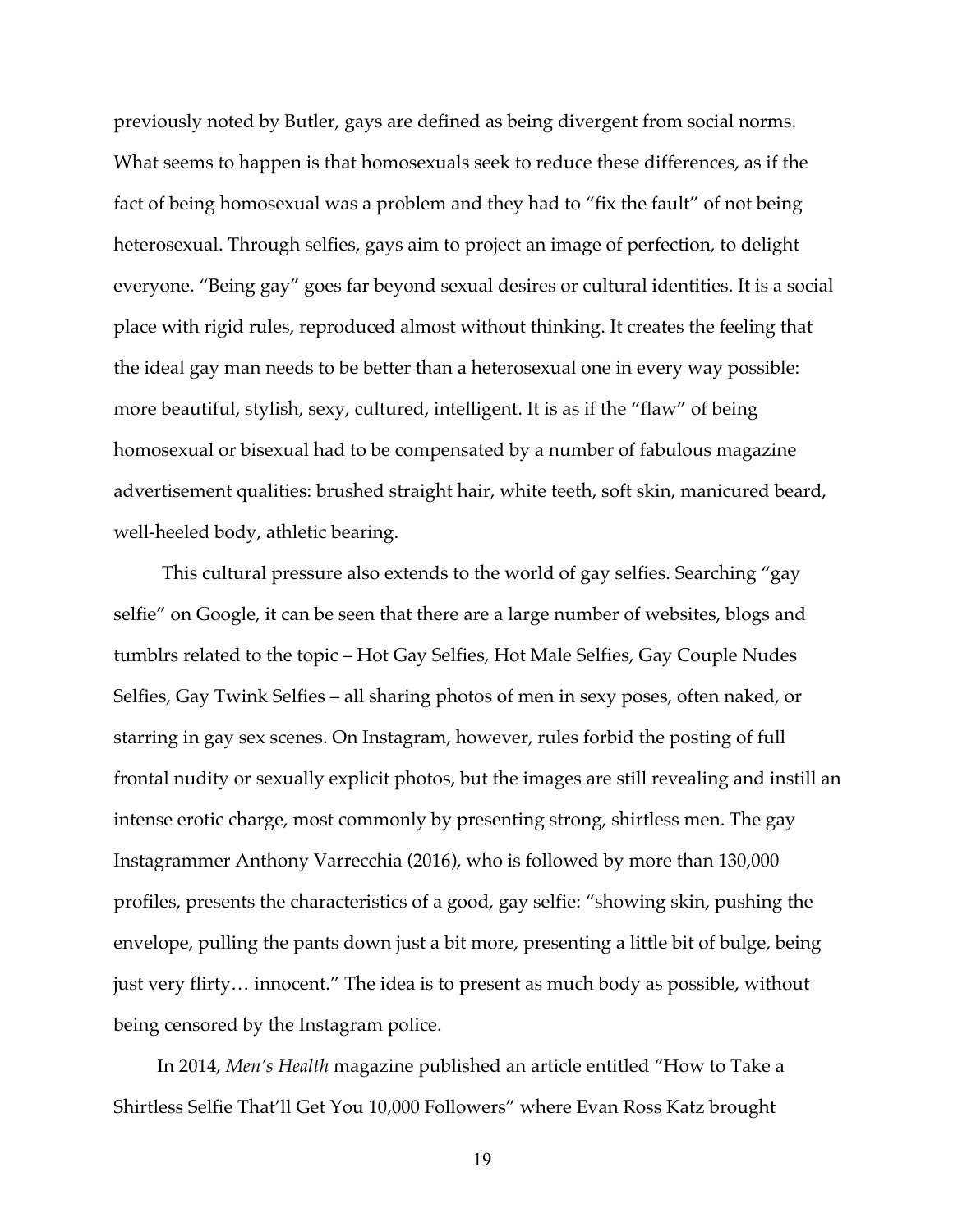together a number of tips for men taking pictures with the goal of attracting followers. According to him, shirtless selfie-takers are desperate for attention, unabashedly saying "Here I am! See me! Notice me! Like me!" In this way, shooting the chest, back or belly became the ubiquitous calling card of someone wanting to be admired. When the Instagrammer Carnell (2017) was fundraising for a charity bike ride from San Francisco to Los Angeles, he noticed that people would pay more attention if he was shirtless: "Sex sells and I had to use that sex appeal to get my point across. I need a broader audience base and a larger following to really be heard." Also on the Instagram of Sam Ghafooripoor (@samgstar), for example, a large number of photos without shirts can be seen [Figure 2], the majority of them carry thousands of likes and dozens of comments by men flirting and complimenting his physique.

Other characteristic of gays selfies, already mentioned in the quotation by Verrecchia, is the "packages" or "bulges" – slang terms for the penis – notably discernible through the thin veil of clothing. On selfies, as can be seen in the Verrecchia's picture below [Figure 3], the bulge appears similar to the phallic objects under tight-fitting pants of characters created by Tom of Finland. The packages can be shown in an erect state or not, sometimes in the foreground, held by the hand of the owner or being under special underwear that makes the volume seem bigger – all codes that constitute the game of seduction as configured in Tom of Finland's illustrations.

Displaying the naked buttocks or its curves under clothes is another symbol of allurement found in selfies taken by gay men. When asked about a gay trait that can be observed on selfies, the Instagrammer Fornea [Figure 4] did not hesitate to answer: "Gays take a lot of ass pics and I don't think hetero men do that." (2016) This behavior can be related to a theory called "fragile masculinity" that involves a rigid and constricted set of internal rules to what it means to be male. According to the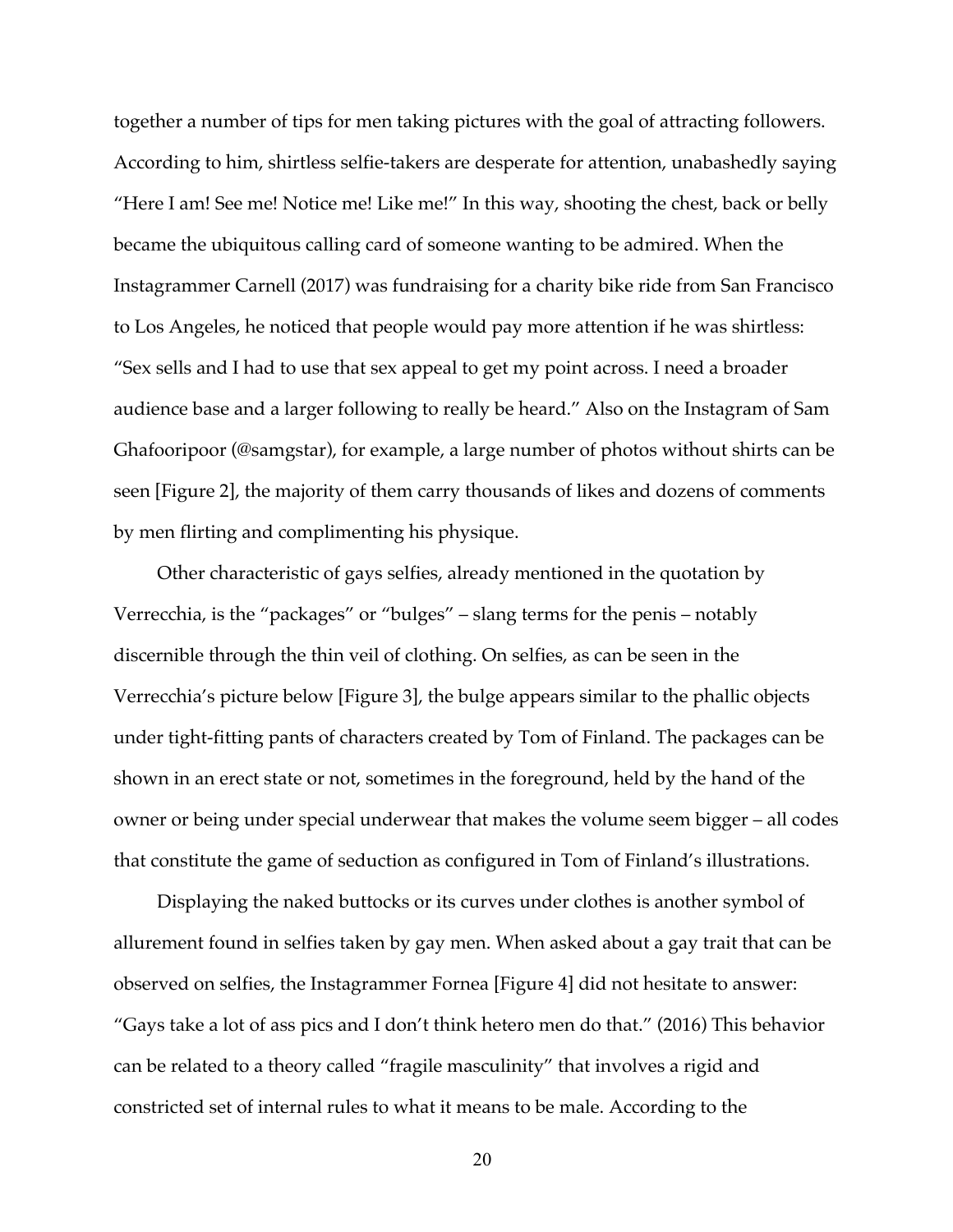psychologist Christopher Blazina, "the fragile masculine self encompasses the woundedness that many boys and then men carry as a result of their restrictive gender role experiences from the disidentification onward" (2001: 53). Due to anal sex being a common practice among gay men, the buttocks are a way to generate attention. According to the French gay activist Guy Hocquenghen, homosexuals make the libidinal use of the anus more often and, in a sense, "all homosexuality is linked to the anus" (1974: 65). Therefore, taking buttocks selfies usually does not occur with heterosexual men, since being penetrated has a predominant connection with gays.

Another common feature found on Instagram profiles of gay men is the presence of intimate selfies with their partners. These moments, even when the details are more romantic than erotic, can suffer the weight of prejudice because they show homosexuality and thus are susceptible to the transgression of innumerable interdicts. Some selfies from De Grandis provide examples of images that, although evoking subtle and romantic contact, may ended up being seen as having only sexual aspects. In Figure 5, De Grandis and his partner are in the midst of natural setting, lying in a hug, suggesting an intimate moment in which affection is the overriding message. Although they are shirtless and displaying parts of their underwear, their attitude is not lascivious. Even if the scene may hint at sexual intercourse, it would not be an act devoid of affection.

To some viewers, the simple fact that the scene featured two men could establish that their bonding refers to sex or is meant to seduce. In the comments of the selfie on the figure mentioned in the previous paragraph, an Instagram profile named @*hairyomani* posted: "all this cuteness and every [sic] thing but I couldn't ignore that perfect curve of a butt #thustytoday". Another profile, named @*marcel\_qm2*, also commented what he thought after seeing the selfie: "Very very very hot guys". The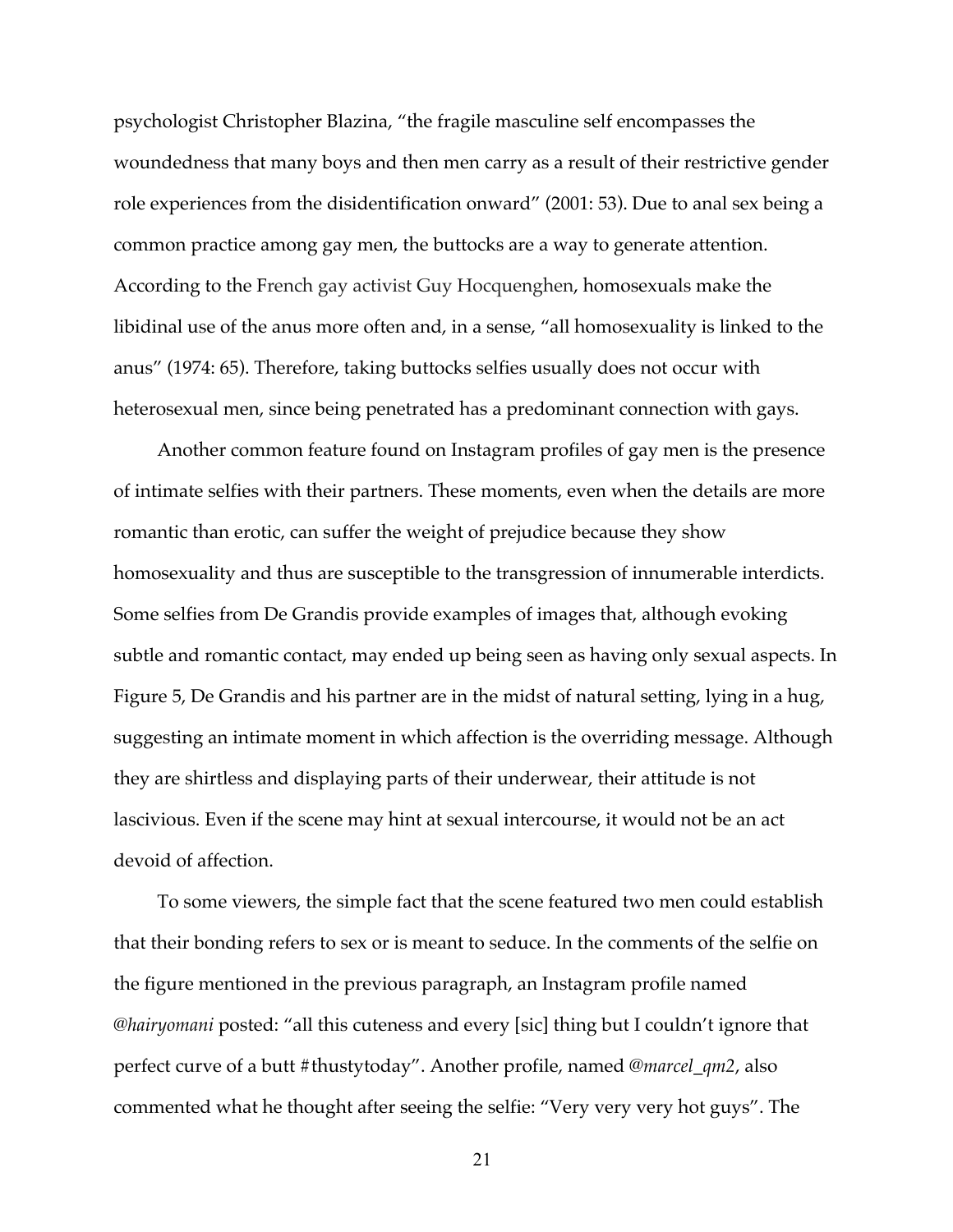prejudice regarding homosexuality still appears reinforced, conceptualizing it more as an issue about a sexual baseness and depriving it of the possibility of affective normalcy. The same can be seen in Figure 6, from the same Instagrammer, where he is lying on bed with his partner, affectionately kissing. The scene is not marked by, for example, a kiss with tongues (which would create references to sex), but even so it is impossible not to see an erotic charge in the image. I would not deny the reading that the images of the couples mentioned above may contain both erotic and sexual intentions; however, what I intend to touch upon is the fact that homosexual affection is seen to bring with it a erotic charge. If the persons in the above photographs were substituted with a man and a woman, it no doubt would be possible to observe a greater range of affection than just sexual desire.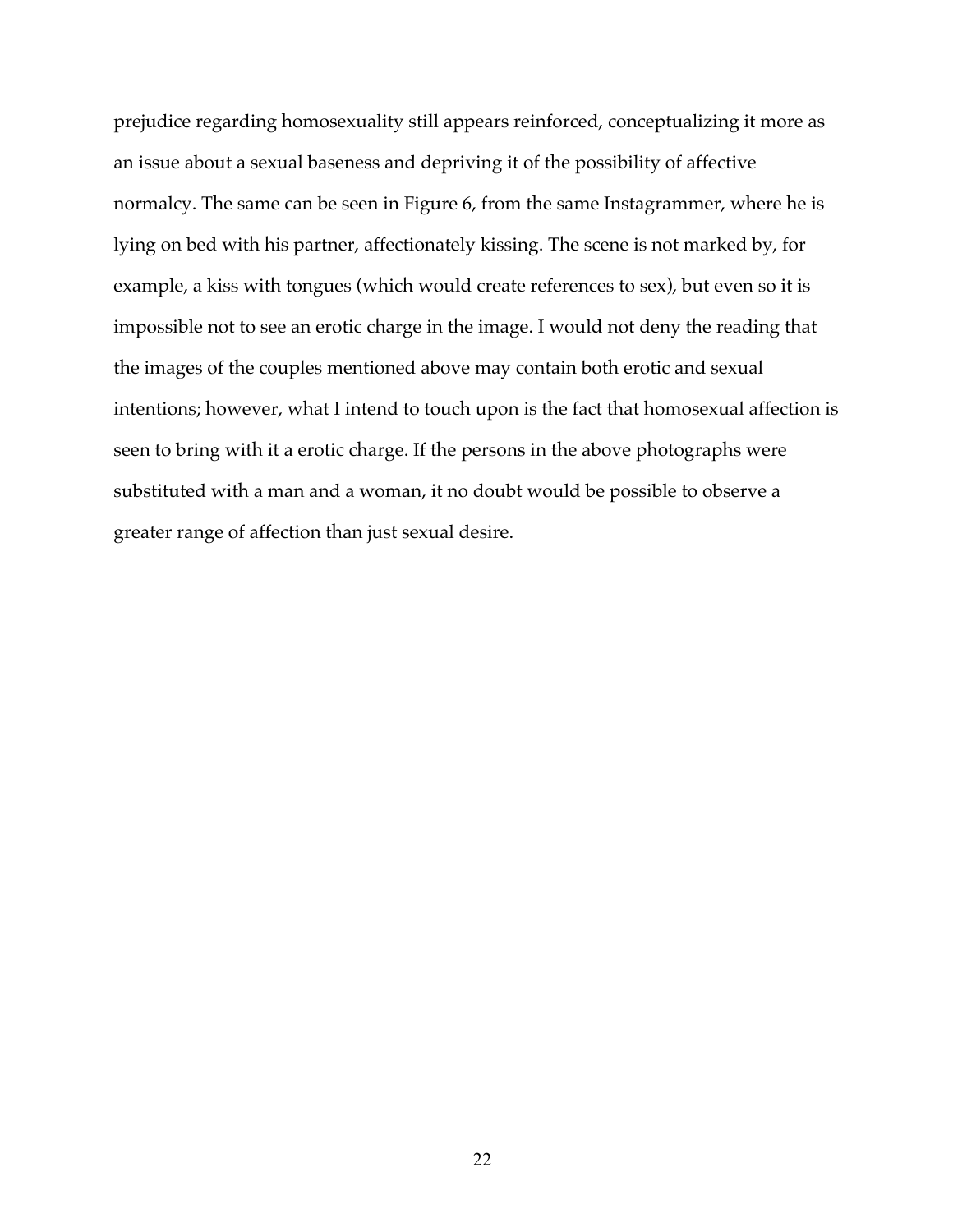#### **CONCLUSION**

The selfie can be used as an instrument to amplify voices, showing other, nonmainstream realities to society at large. When these photographs are taken by gay men showing their intimacy, they allow pointing out normative ideologies imbued in society, such as prejudicial definitions of right or wrong. Therefore, selfies also provoke debates about the ambiguity, multiplicity, and fluidity of sexual identities. However "being gay" and "gay practices" can be considered broad definitions, since gay behavior depends on different influences, such as the subgroups trends present in the gay community. This subject was demonstrated by the Instagrammer Seth Fornea (2016) who pointed out the broadness of the group: "The gay community is so vast…. I can see patterns in small subsets of the gay community but gays as an entire community no." Sam Ghafooripoor (2017) also touched the topic when he spoke about gay subgroups. "Bears, twinks, circuit queens … and all subgroups have different aesthetic norms." As it can be seen, this vastness of diversity present in the gay community makes it problematic to define an aesthetics which encompasses all gay men selfies.

Despite this diversity, a few features of Instagram gay selfies can be outlined, such as the search for perfecting their image, with elements of vanity and sensuality. As explained in the second section, gays are constantly judged and, as a way of being accepted, they start to compensate the act of not fitting the heteronormative standards by trying to improve their image for society. Thus, gay Instagram posts turned out to be images which the heteronormative Western society consider to be physically attractive. The Instagrammer Antony Varrecchia (2016), after being asked about an aesthetic called gay, affirmed that "gay men can be very narcissistic…" Gay selfies usually come accompanied by naked or half-naked bodies shown as online celebrities. These type of photos frequently get significantly more likes than other kind of images posted by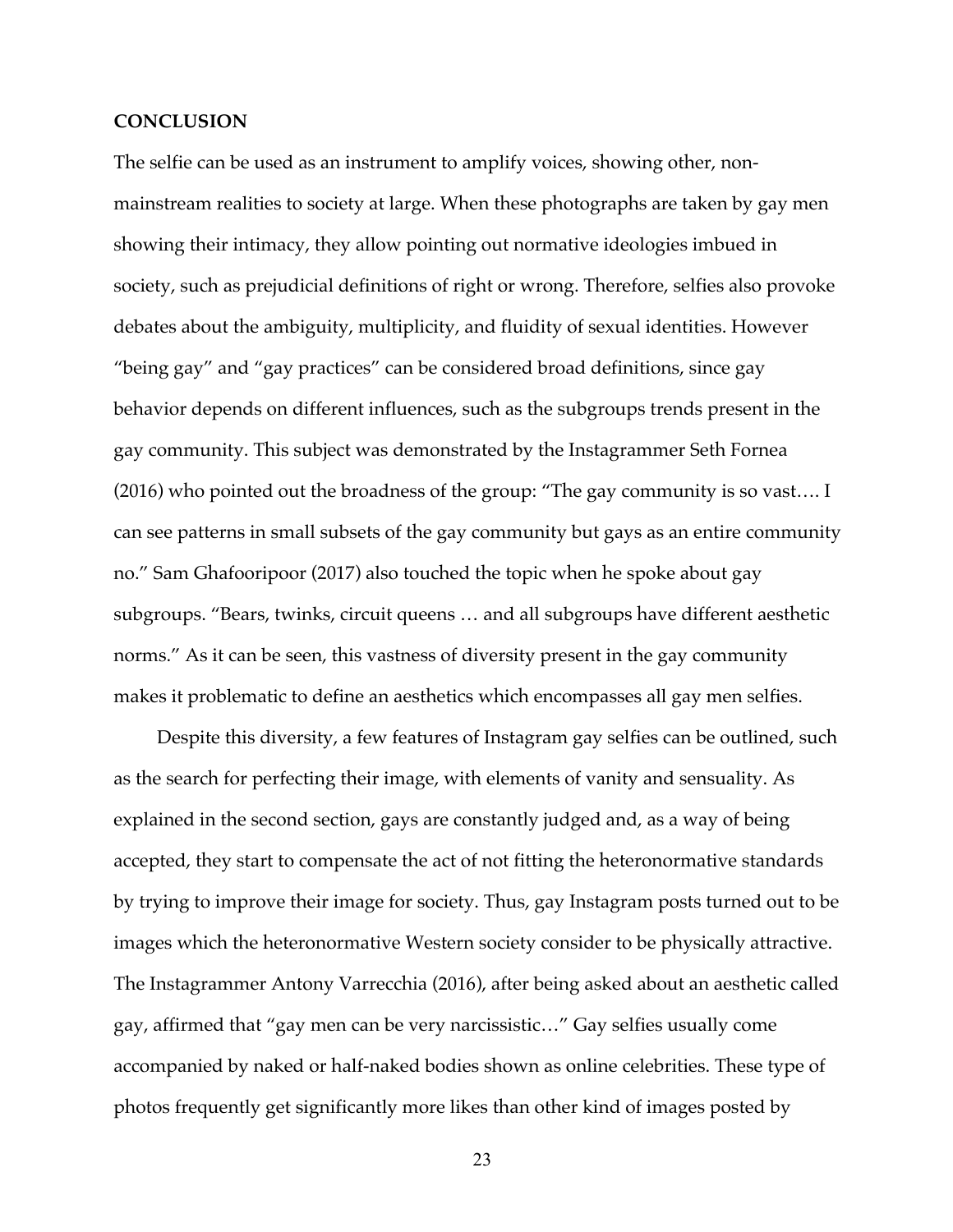homosexual and bisexual men. Since gays are the ones who usually like or do not like pictures of other gays, it is possible to observe that these men, inside the own community, ended up having the same idea of masculine beauty standards already prominent in Western society. The gay aesthetic imagination thus has been forcibly narrowed and gay man collectively prefer this type of beauty without even noticing it, or stopping to reflect critically on the phenomenon.

The reason gays take selfies are also varied. The Instagrammer Kevin Carnell (2017) opined that "everyone has different motives for the images that they post. Some post to be seen, to get attention, or to promote something they may have going on." Similar to Carnell, Ghafooripoor (2017) also expressed that advertising and making money is one of the reason to photograph oneself: "The more business oriented ones are trying to capitalize on opportunities." As long as people can find paying customers who think these images are good enough to pay for, selfies will, as any other media, continuously gain new strategies to be exploited.

Gays selfies are self-presentational, but they also can be analyzed as socio-political activism since they reflect and propagate discourses of sexuality and gender to peers, the public, and oneself. Fabrizio De Grandis (2016), in his interview, stated that he has used one of his images with his boyfriend to promote the approval of the civil union for same-sex couples in Italy: "It was very popular and was used by several organization, so after this experience I think it's a way to put my face and promote my ideals between my friends, my family and my beloved followers." Since sensuality is a recurring subject in gay selfies, and gays are particularly aware of the power these images to attract people, gays have also used eroticism to draw attention to their causes.

Analyzing selfies present in popular gay hashtags, as well as the ones taken by the famous gay Instagrammers, it is possible to note that sexuality and sexual desire is an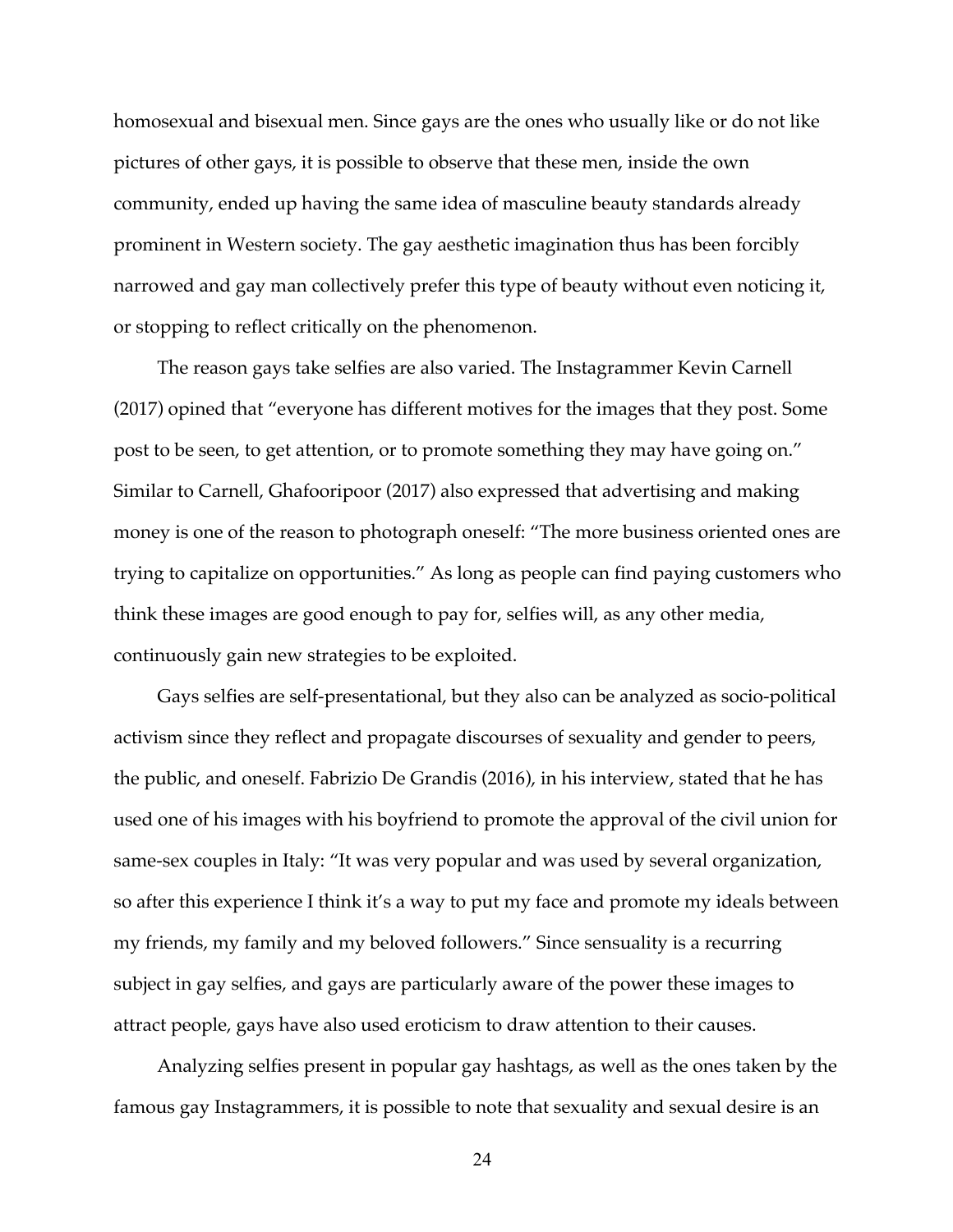ongoing subject regarding gay self-expression. The discussion about acceptance of sexualities is still intense and these selfie images generate contemporary debates on the matter. The seductive approach seems relevant when it comes to issues of sexuality, and if used in a visually attractive way, can gain the viewer's attention and ultimately reach a broader audience. Non-heteronormative sexual intercourse is a topic generally viewed in a biased way by mainstream society, or as explained by Butler (1990), as "abject." However, through selfies, gay Instagrammers can suggest the naturalness of their orientation and practices. What is commonly positioned as deviant is treated as just one more legitimate possibility in the spectrum of sexuality. Even with gay identities being infinitely diverse, gay men use these sexual gay stereotypes as a form of empowerment. Gay selfies show that, at least in the virtual world, homosexuality is no longer hidden and disguised, but affirmed and exalted in innumerable ways. When the gay community highlights homosexuality, it consequently leads to discussions about the subject of acceptance. By emphasizing the eroticism of gay bodies, and freely expressing sexuality within the safe refuge of online groups, a space of tolerance is created in the midst of a larger homophobic culture that can be potentially transformative.

This "naturalizing" look at these aspects of sexuality, however, can be seen to result in establishing a discourse in which sexuality appears as something primarily related to pleasure and the identity process. In the case of gay men's selfies, sexuality does not seem to be a thread of discussion that needs to be established through the problems that surround it, but rather through the emphasis on its other determinant aspect: pleasure. The power of selfies originates more in the courage to affirm desires and to refuse to submit to arbitrary sexual prohibitions. Selfies are also an interaction device and, since Instagram is relatively a safe place, gays feel free be themselves while being connected to people from around the globe. Due to the sexualized atmosphere,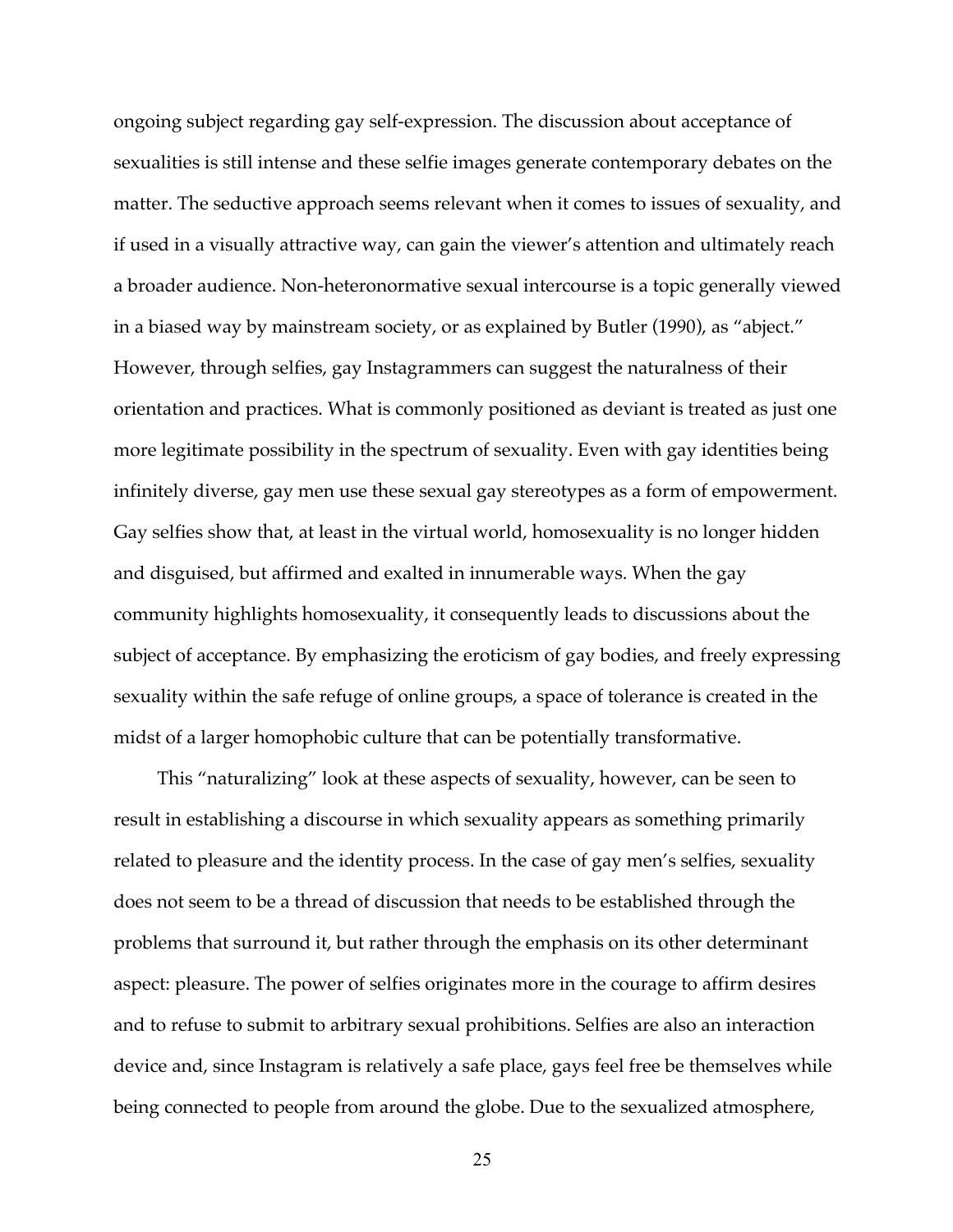gay selfies also serve as an instrument of flirtation. The images, full of seductive symbols, attract the attention of other gay Instagrammers who, consequently, post their own provocative photos, receive likes, and so on. This reciprocal and networked communication eventually brings the seductiveness found on selfies to a more overt sexual representation, transforming the search for love and partners into a primary reason to take a selfie.

At the end of my research, after analyzing these issues, it is useful to ask again if there is an aesthetic that can be called gay. My answer is yes, but that there are many types of a gay aesthetic. Not all gay selfies share the same style or formal characteristics. As previously mentioned, each gay subgroup operates with distinct behaviors and different social rules. The aesthetic used by these men directly relate to their intentions for taking selfies. On the hand, the sense of the aesthetic is influenced by the standards that are established by Western society and imposed upon many groups, including gay men. Some gays end up following these standards in order to gain acceptance. Yet many gay men create and develop their own unique aesthetics in Instagram selfies and in their lives generally. Even when the purpose of selfies is to create a celebrity-like following or to find romantic partners, the fact of their posting can send a politically activist message about sexual diversity and tolerance.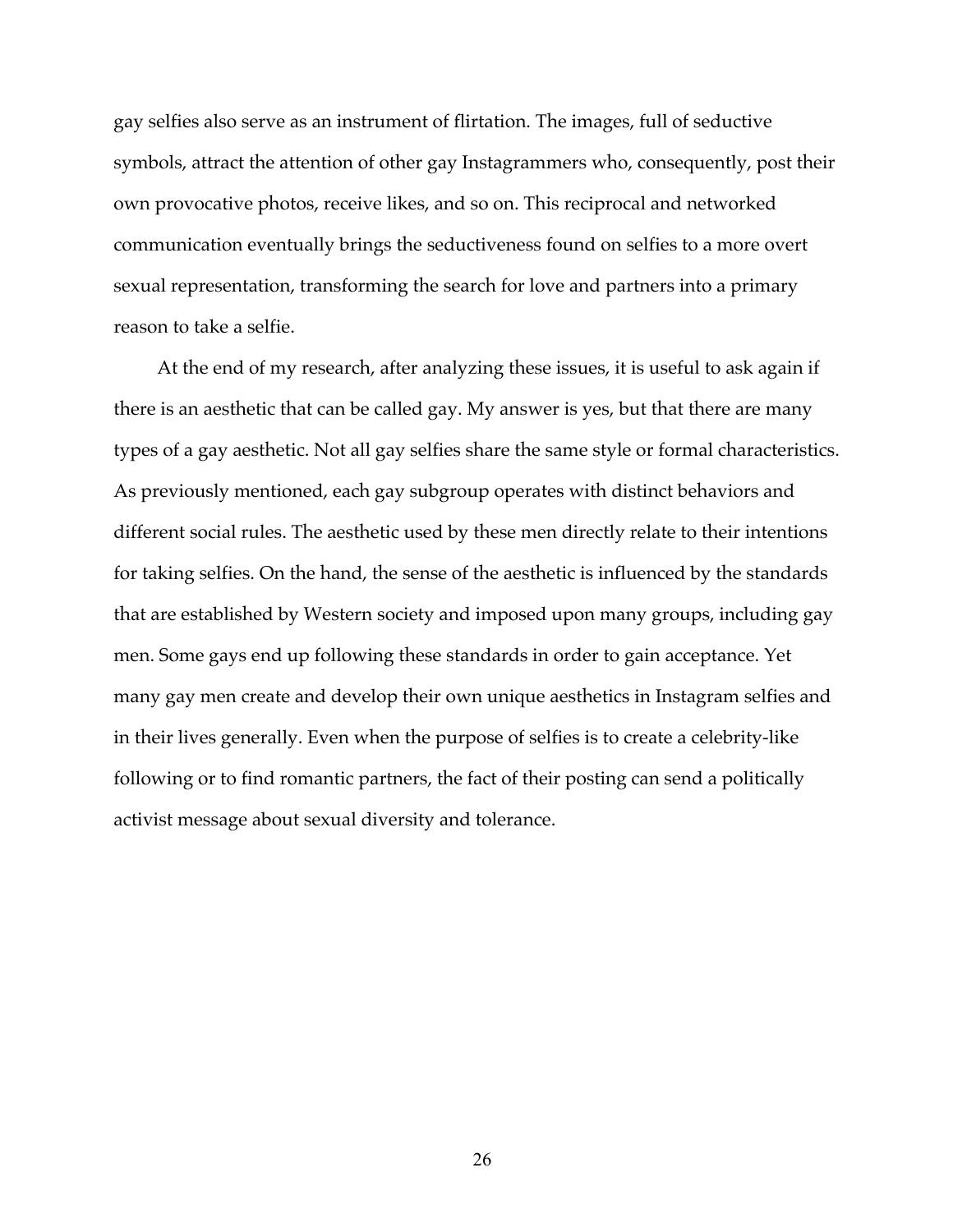### **BIBLIOGRAPHY**

- Benjamin, Walter, *The Work of Art in the Age of Mechanical Reproduction*. London: Penguin, 2008.
- Blazina, Christopher. "Analytic Psychology and Gender Role Conflict: The Development of the Fragile Masculine Self". *Psychotherapy: Theory, Research, Practice, Training*, 38: 1 (2001): 50-59.
- Butler , Judith. *Gender Trouble: Feminism and the Subversion of Identity*. New York: Routledge, 1990.
- Butler, Judith. *Bodies That Matter: On the Discursive Limits of "Sex."* New York: Routledge, 1993. http://eng5010.pbworks.com/f/ButlerBodiesThatMatterEx.pdf. Accessed April 2, 2016.
- Butler, Judith. "Performative Acts and Gender Constitution: An Essay in Phenomenology and Feminist Theory." *Theatre Journal*. 40: 4 (2009): 519-31.
- Camille, Michael. "The Abject Gaze and the Homosexual Body: Flandrin's 'Figure D'Étude'." *Journal of Homosexuality*, 27: 1-2 (1994): 161-88.
- Chan, Paul. "What Art Is and Where it Belongs." E-flux, November 2010. http://www.e-flux.com/journal/10/61356/what-art-is-and-where-it-belongs/. Accessed January 30, 2017.
- Dalton, Jennifer. "Look At Me: Self-Portrait Photography after Cindy Sherman." *PAJ: A Journal of Performance and Art*, 22: 3 (2000): 47-56.
- Duxbury, Adam. "Interview: Photographer Luke Austin." Winq. October 16, 2015. http://www.winq.com/2015/10/interview-photographer-luke-austinpaglialonga/. Accessed April 02, 2016.
- *Extra*. "Instagram censura hashtags ligadas ao público LGBT; entenda." May 26, 2016.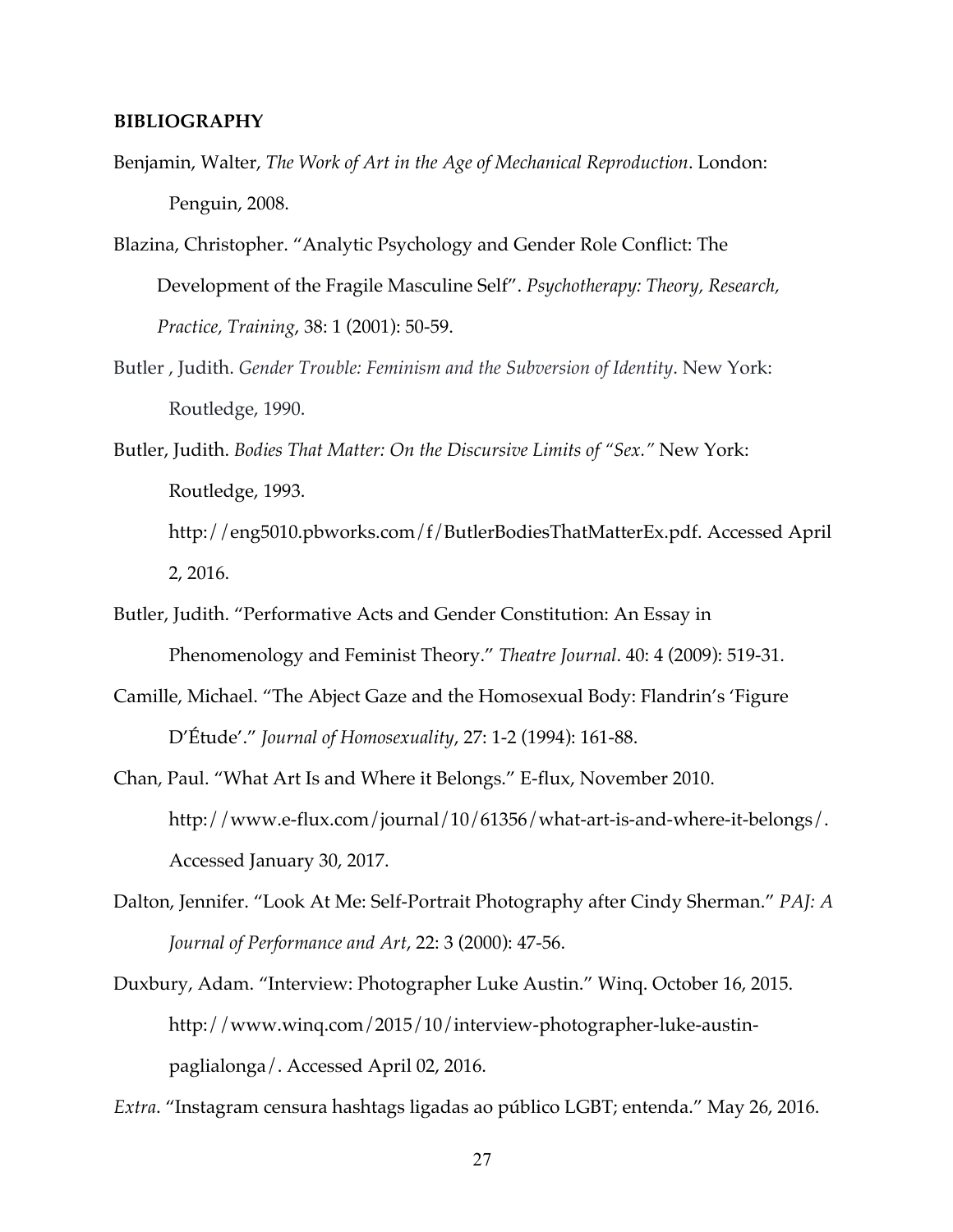http://extra.globo.com/noticias/celular-e-tecnologia/instagram-censurahashtags-ligadas-ao-publico-lgbt-entenda-19380758.html. Accessed January 25, 2017.

- Ferraz, Maria Cristina. *Imagem E Clichê: Reflexões Intempestivas*. 2011. http://docplayer.com.br/6653247-Imagem-e-cliche-reflexoesintempestivas.html. Accessed January 21, 2016.
- *G1*. "Instagram é Usado Por 400 Milhões; Por Dia, São 80 Milhões De Fotos." September 22, 2015. http://g1.globo.com/tecnologia/ noticia/2015/09/instagram-e-usadopor-400-milhoes-por-dia-sao-80-milhoes-de-fotos.html. Accessed April 2, 2016.
- *G1*. "Instagram ganha 'modo história', recurso que fez a fama do Snapchat." August 2, 2016. ganha-modo-historia-recurso-que-fez-fama-do-snapchat.html. Accessed January 2, 2017.
- Gibbs, Samuel. "Which Is the Best Selfie Stick?" *The Guardian*, January 14, 2016. https://www.theguardian.com/technology/2016/jan/14/selfie-stick-which-isthe-best. Accessed April 2, 2016.

Hocquenghen, Guy. *Homosexualidad y sociedad represiva*. Buenos Aires: Granica, 1974. Jimenez, Marc. *Qu'estce que l'esthetique?Paris.* Editions Gallimard, 1997.

Jones, Amelia. "The "Eternal Return": Self-Portrait Photography as a Technology of Embodiment." *Signs: Journal of Women in Culture and Society* 27: 4 (2002): 947-78.

Kahn, Jack. *An Introduction to Masculinities*. Chichester: Wiley-Blackwell, 2009.

- Katz, Evans. "How To Take a Shirtless Selfie That'll Get You 10,000 Followers." *Men's Health*. November 19, 2014. http://www.menshealth.com/guy-wisdom/shirtless selfies-101. Accessed April 02, 2016.
- Leite, Jorge. *Das Maravilhas E Prodígios Sexuais: A Pornografia "Bizarra" Como Entretenimento*. São Paulo: Annablume, 2006.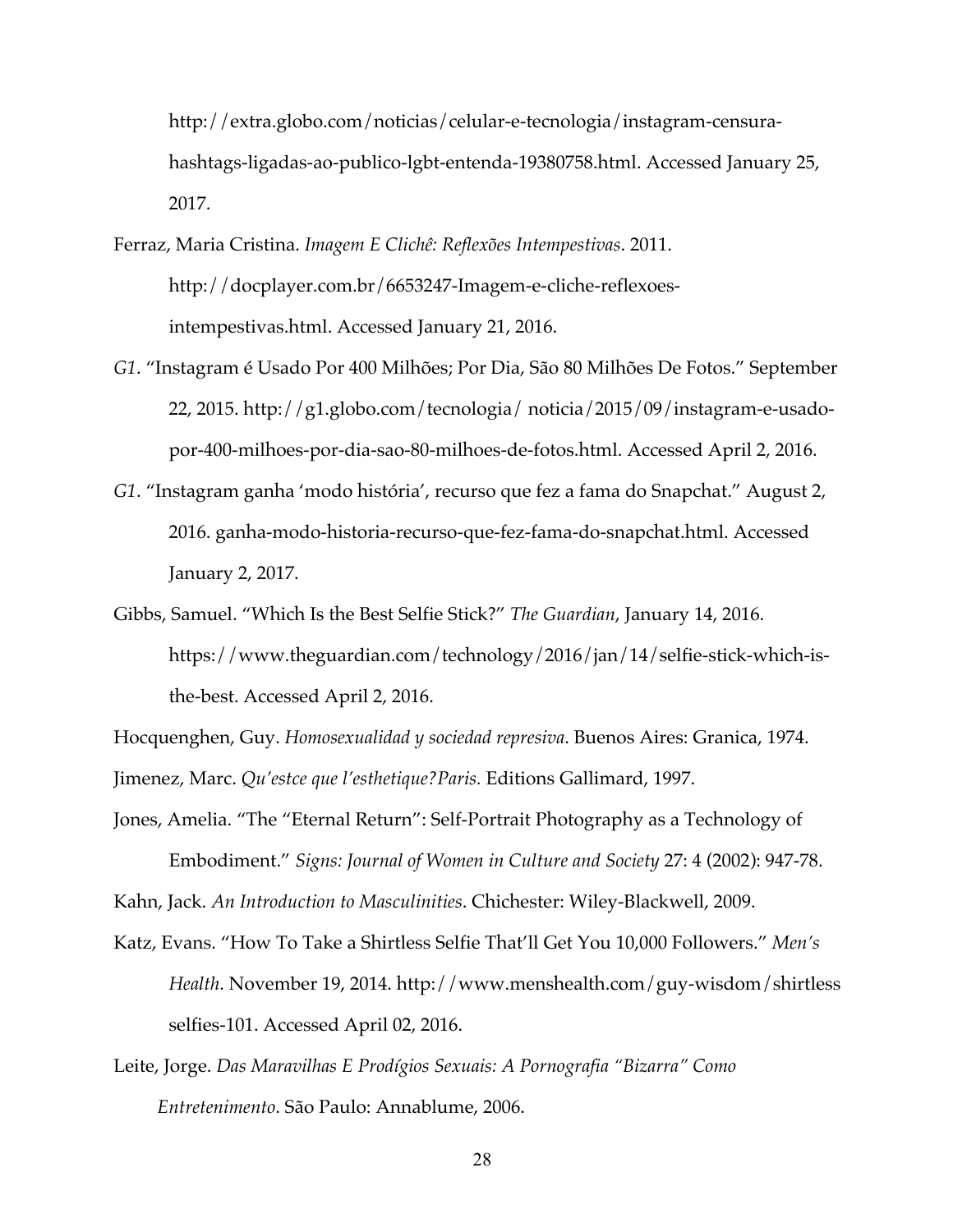- Louro, Guacira. "Teoria Queer Uma Política Pós-identitária Para a Educação." *Revista Estudos Feministas*, 2001. http://www.scielo.br/pdf/ref/v9n2/8639.pdf. Accessed June 10, 2016.
- Manning, Erin. *Politics of Touch: Sense, Movement, Sovereignty*. Minneapolis: University of Minnesota Press, 2007.
- Miskolci, Richard. *A Teoria Queer E a Sociologia: O Desafio De Uma Analítica Da Normalização*. Porto Alegre: Sociologias, 2009.

Moco, Adam. *Tryst Pic*. 2013. http://www.trystpic.com. Accessed June 10, 2016.

- Musto, Michael. "Straights Always Steal All the Gay Trends! Make it Stop!" *Out Magazine*, 2016. http://www.out.com/michael-musto/2016/5/09/straightsalways-steal-all-gay-trends-make-it-stop. Accessed May 8, 2017.
- Nogueira, Luís. "Cinema 2.0: O Cinema Na Era Da Internet," 2009. http://www.bocc.ubi.pt/pag/bocc-nogueira-cinema20.pdf. Accessed April 2, 2016.
- Oxford Dictionaries. "The Oxford Dictionaries Word of the Year 2013." Oxford Word Blog, November 19, 2013. http://blog.oxforddictionaries.com/pressreleases/oxford-dictionaries-word-of-the-year-2013/. Accessed April 2, 2016.

Payne, Robert. *The Promiscuity of Network Culture*. New York: Routledge, 2015.

- Perlongher, Nestor. *O negócio do michê: a prostituição viril*. São Paulo: Editora Brasiliense, 1987.
- Preciado, Beatriz. *Manifesto contrassexual: Práticas subversivas de identidade sexual*. São Paulo: N-1 Edições, 2014.
- Rendeiro, Márcia. "Álbuns de Família: Fotografia E Memória; Identidade E Representação." XIV Encontro Regional Da ANPUH Rio Memória E Patrimônio, 2010, 1-10.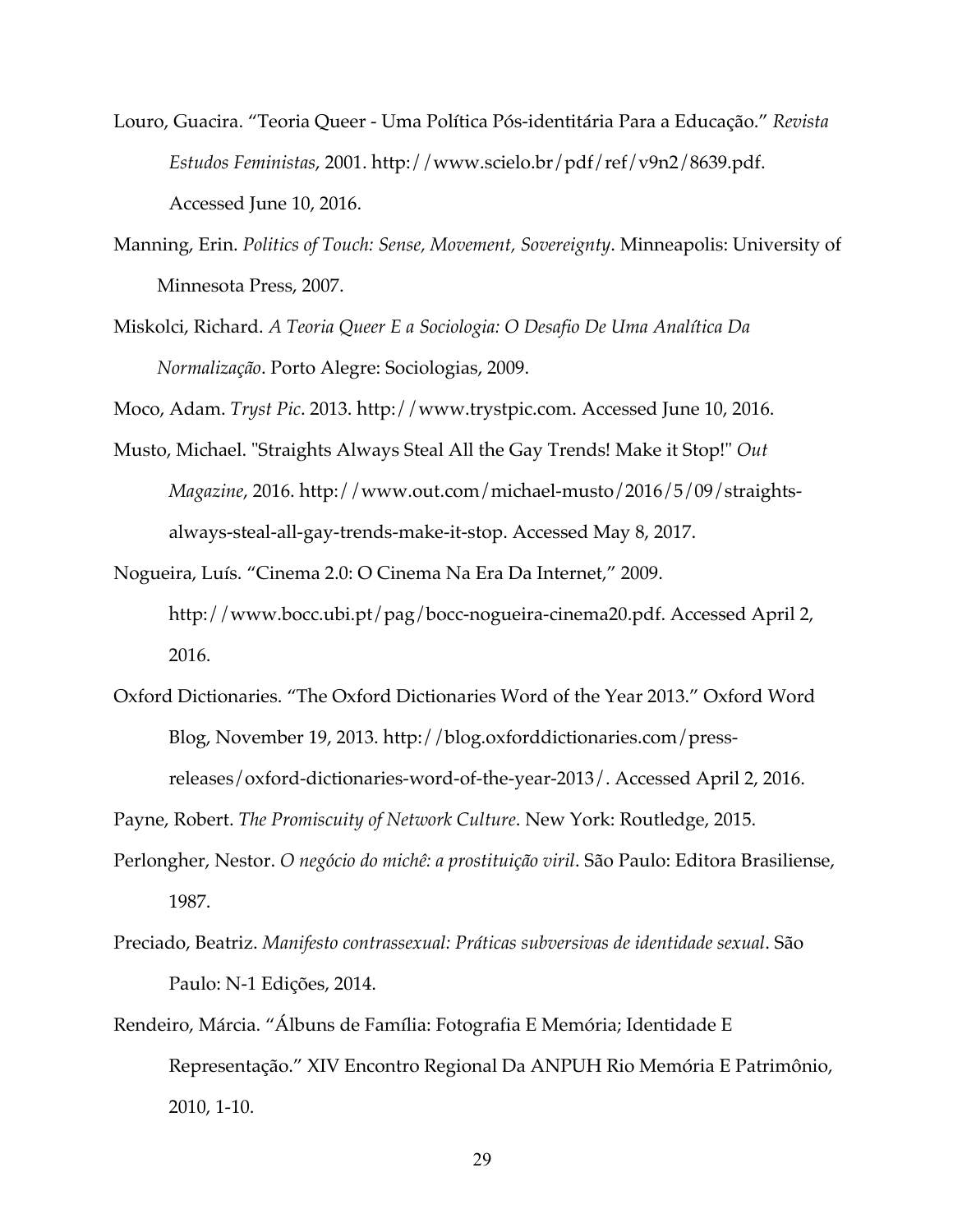http://www.encontro2010.rj.anpuh.org/resources/anais/8/1276726781\_ARQUI VO\_ArtigoANPUH[MarciaElisa\_2010.1].pdf. Accessed April 2, 2016.

- Sanz, Claudia. *Passageiros Do Tempo E a Experiência Fotográfica: Do álbum De Família Ao Blog Blog Digital*. Rio De Janeiro: Congresso Brasileiro De Ciência Da Comunicação, 2005.
- Sibilia, Paula. "O Espetáculo Do Eu." Mente E Cerebro, 2009. http://www2.uol.com.br/vivermente/reportagens/o\_espetaculo\_do\_eu.html. Accessed April 2, 2016.
- Tifentale, Alise. "The Selfie: Making Sense of the 'Masturbation of Self-Image' and the 'Virtual Mini-Me'." New York: CUNY, 2014. http://d25rsf93iwlmgu.cloudfront.net/downloads/Tifentale\_Alise\_Selfiecity.pd f. Accessed April 2, 2016.
- Van House, Nancy. "Personal Photography, Digital Technologies and the Uses of the Visual." *Visual Studies*, 25: 1 (2011): 125-34.
- Wilson, Dawn M. *"Facing the Camera: Self-Portraits of Photographers as Artists." The Journal of Aesthetics and Art Criticism,* 70: 1 (2013): 55-66.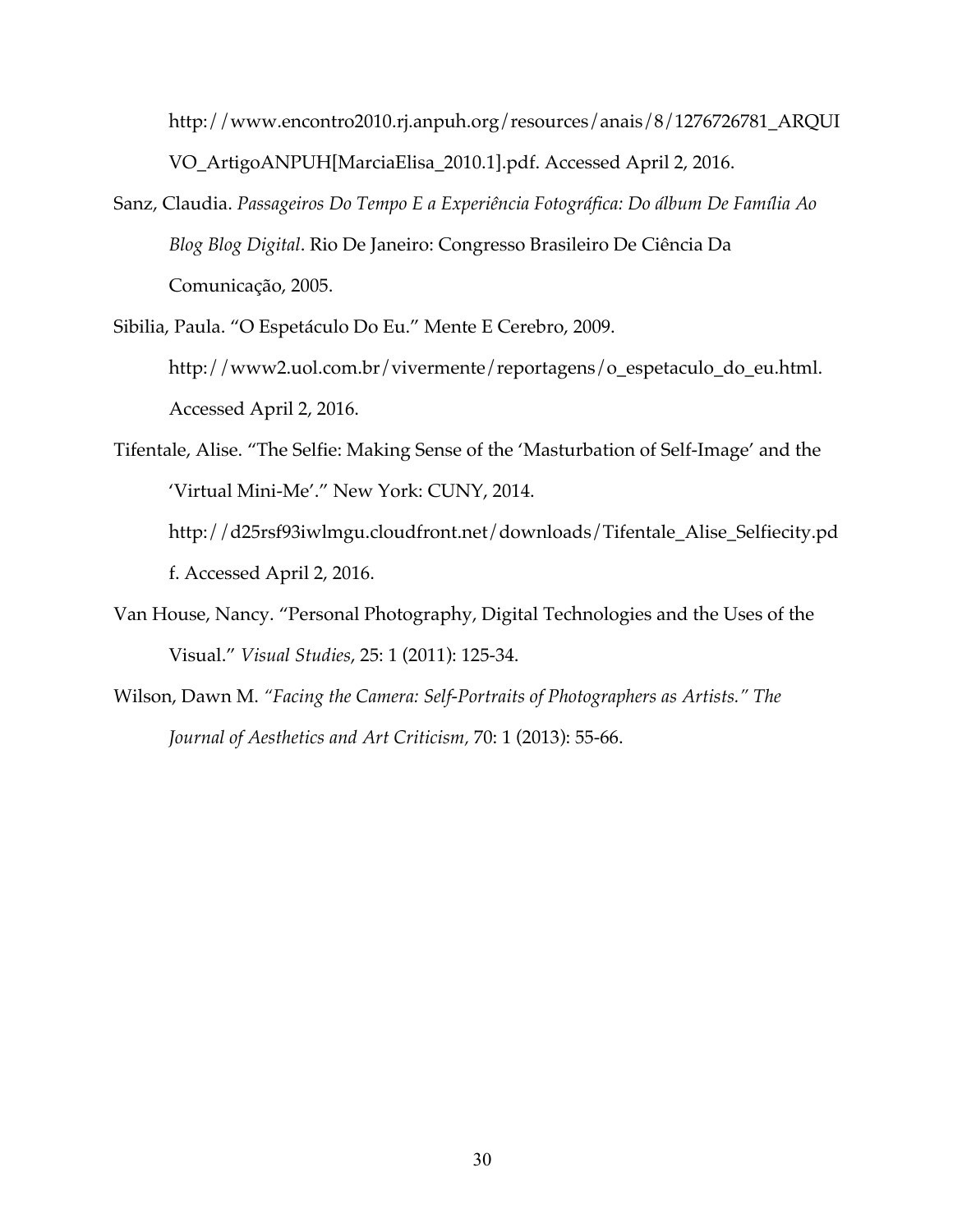# **APPENDIX A**

## **Interview questions**

1. What is your name, age and location (country and city)?

2. What is your gender and sexual orientation?

3. Considering the entire gay community, what do you think they are trying to accomplish when taking a selfie?

4. For yourself, what are you trying to accomplish when taking a selfie?

5. How much followers do you have on Instagram? How did you gain so many followers?

6. What is the secret of a good selfie?

7. Where is your favorite place to take a selfie?

8. Do you see any patterns that are followed by gays when they take pictures?

9. Do you use any app or software to improve your Instagram selfies? Which one? Why?

10. Have you ever used or thought about using selfies as a form of activism? Do you think it is possible?

11. Do you think Instagram is a media that can be considered oppressive or socially exclusionary?

12. Do you think gays take pictures differently than hetero men?

13. Do you believe that there is an aesthetic that can be called gay? Why or why not?

14. If your answer above was yes, what are the characteristics of this gay aesthetic?